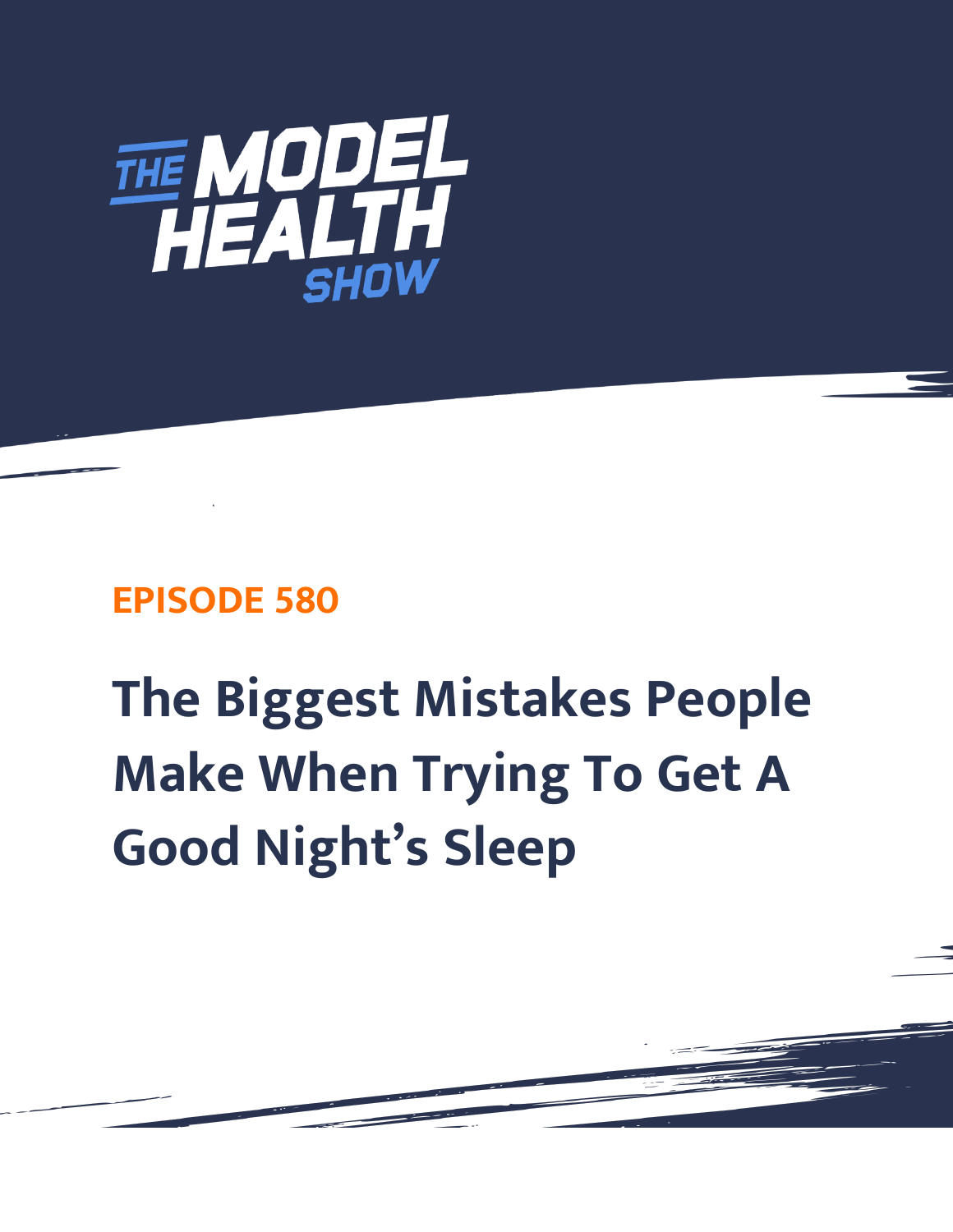## **You are now listening to The Model Health Show with Shawn Stevenson. For more, visit themodelhealthshow.com.**

**SHAWN STEVENSON:** Welcome to the Model Health Show. This is fitness and nutrition expert Shawn Stevenson, and I'm so grateful for you tuning in with me today. There is a huge difference between getting high-quality sleep and simply being unconscious. Alright, highquality sleep is really defined by the ability to go through our sleep cycles efficiently, so that we're waking up feeling rejuvenated, empowered, energized, and of course, our bodies and our brains are having the ability to heal. Now, I'm saying this specifically in relationship to our brain function, because during sleep is when our brains are actually cleaning house. There are specific cells called glymphatic cells, part of this glymphatic system that are active primarily when we're sleeping. It's really helping to clean out metabolic waste, and to recycle brain cells while we're sleeping. And this glymphatic system is 10 times more active when we're sleeping than when we're awake. So, a big part of this is understanding that our brains are incredibly active during sleep. It's kind of like we're switching to sleep mode, it's not that our brains are turning off.

That never happens. If our brains are off, we're dead. We're not here any longer. So, it's important for us to understand that we want to support the ability of our brain to be able to enact these processes, because one of the things that we're seeing now, is that Alzheimer's is very largely tied to an inability of the brain to clean itself, and diminishing aspects, diminishing capacities of this glymphatic system. Also, it's during sleep that large aspects of our metabolism are being optimized. So, whether it's helping to regulate the production of our testosterone, HGH, regulating our insulin sensitivity, these are all deeply controlled by our sleep quality, or lack thereof. Now again, there's a big difference between simply being unconscious, just being exhausted, passing out, being unconscious and getting high quality sleep. And it's so crazy that we have to have this conversation today, where sleep is such a struggle. In fact, according to the CDC, insufficient sleep is a "public health epidemic". The CDC's research recently approximated that 115 million Americans are regularly sleep-deprived. Alright, to say that this is an epidemic is an understatement, 115 million Americans are regularly sleep-deprived. And so, what are some of the aspects?

What are some of the outcomes of this? We know that sleep deprivation is one of the direct culprits in diabetes, in heart disease, in obesity, and of course, brain dysfunction as well. Cognitive dysfunction, of course, degradation of the brain itself that we see in conditions like Alzheimer's and dementia. And of course, again, all these things are tied together and deeply connected with sleep deprivation. And again, we have to have this conversation today because this is something that's baked into our DNA. The ability to sleep and to get great sleep and to have efficient sleep cycles is baked into our genetic make-up, it's something that the human [body and brain just knows how to do. But today it](https://themodelhealthshow.com/sleep-mistakes/)'[s as if we](https://themodelhealthshow.com/sleep-mistakes/)'[ve sabotaged our sleep, and we](https://themodelhealthshow.com/sleep-mistakes/)'[ve](https://themodelhealthshow.com/sleep-mistakes/) 

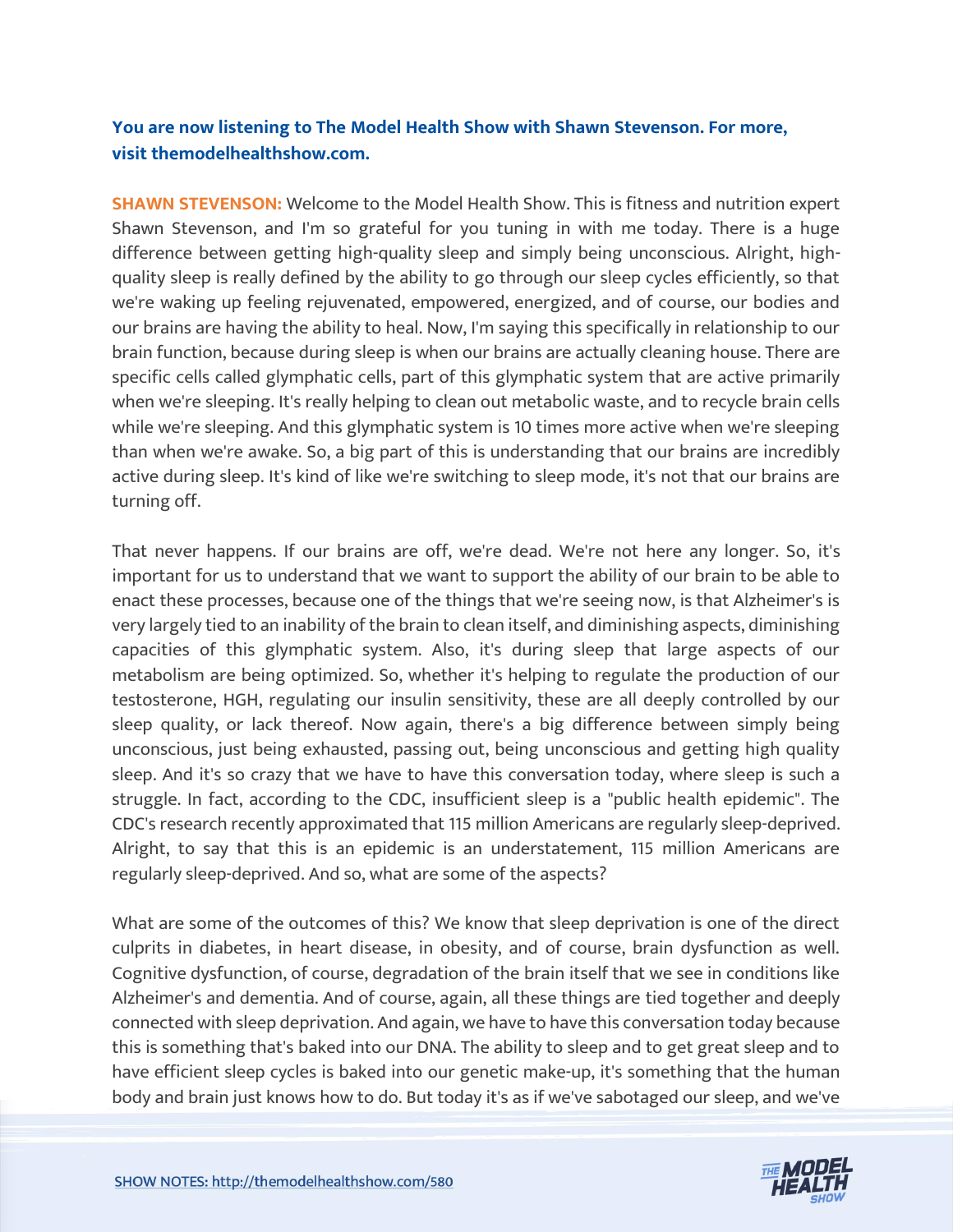created this epidemic where we have to find all these different strategies on how to sleep well again. So that's what this is really about. Today we're going to dive in and look at what are some of the biggest mistakes? What are some of the big culprits that are destroying our sleep quality today, and what are some of the things that we can do about it? And again, to reiterate this point, it's really about having efficient sleep cycles.

So, what does that mean? Well, just to take a very rudimentary look at that, we're talking about the change in our brain wave frequencies. How we know that we're actually sleeping, is that we can see the changes that take place within the brain. And right now, we're in a normal waking state, which is going to be primarily, we're going to be pumping out beta waves. Alright? So that's kind of the normal day-to-day waking state, coherent, comprehension, all the things that we associate with being awake. But from there, we start to dip into some of the preliminary stages of sleep that we can also achieve when we're awake, by the way. These are alpha brain waves. So, we're going from beta into alpha, it's a transition state, but during alpha is when we're kind of in a flow. We have a waking relaxation as well, if we're experiencing alpha while we're awake, and this is when we know that we're just kind of just in a good rhythm and a good flow. That flow state is often seen as alpha waves in the brain. From there, we're transitioning into...

Everything is kind of slowing down, the waves are slowing down a little bit and we're moving into theta, so we're in the theta state. Theta is often associated with a state of hypnosis. Alright? Now, little fun fact, when we're children, primarily below the age of about seven, we spend more waking time than we do as an adult, we spend more waking time in theta. And this speaks to how impressionable children really are with information. Again, it's kind of noted to be a state of hypnosis where information can get into our systems at a much deeper level. So, be aware of that. This is why children are so impressionable. And when you're a child, this is much easier for you to believe in the Easter Bunny, which is just such a weird phenomenon. I was just thinking about this the other day, this past Easter. Where did the bunny come from? And why is the bunny sh\*tting out eggs filled with candy? Whoever... Bunnies don't even have eggs. They don't lay eggs, they're mammals. Where did this come from?

But anyways, so having this understanding that when we're a child, we spend a little bit more time in theta, but we do experience theta as an adult as well. We can reach theta through meditation, if you're a very acclimated and experienced meditator, you can tap into that state. And also, this is a transitionary state, when we are transitioning in and out of sleep as well. So, this is a great time, when you are falling awake, in a sense, when you're falling into sleep, to think about your intention and your goals, and to visualize things, it's going to reach deeper into your subconscious, so it's pretty cool. But from there, we're going into deep delta wave sleep, so we got delta and really deep sleep. So, this is associated with deep non-REM sleep is [when we](https://themodelhealthshow.com/sleep-mistakes/)'[re dipping into delta. This is the most anabolic stage that a human being can be in, it](https://themodelhealthshow.com/sleep-mistakes/) 

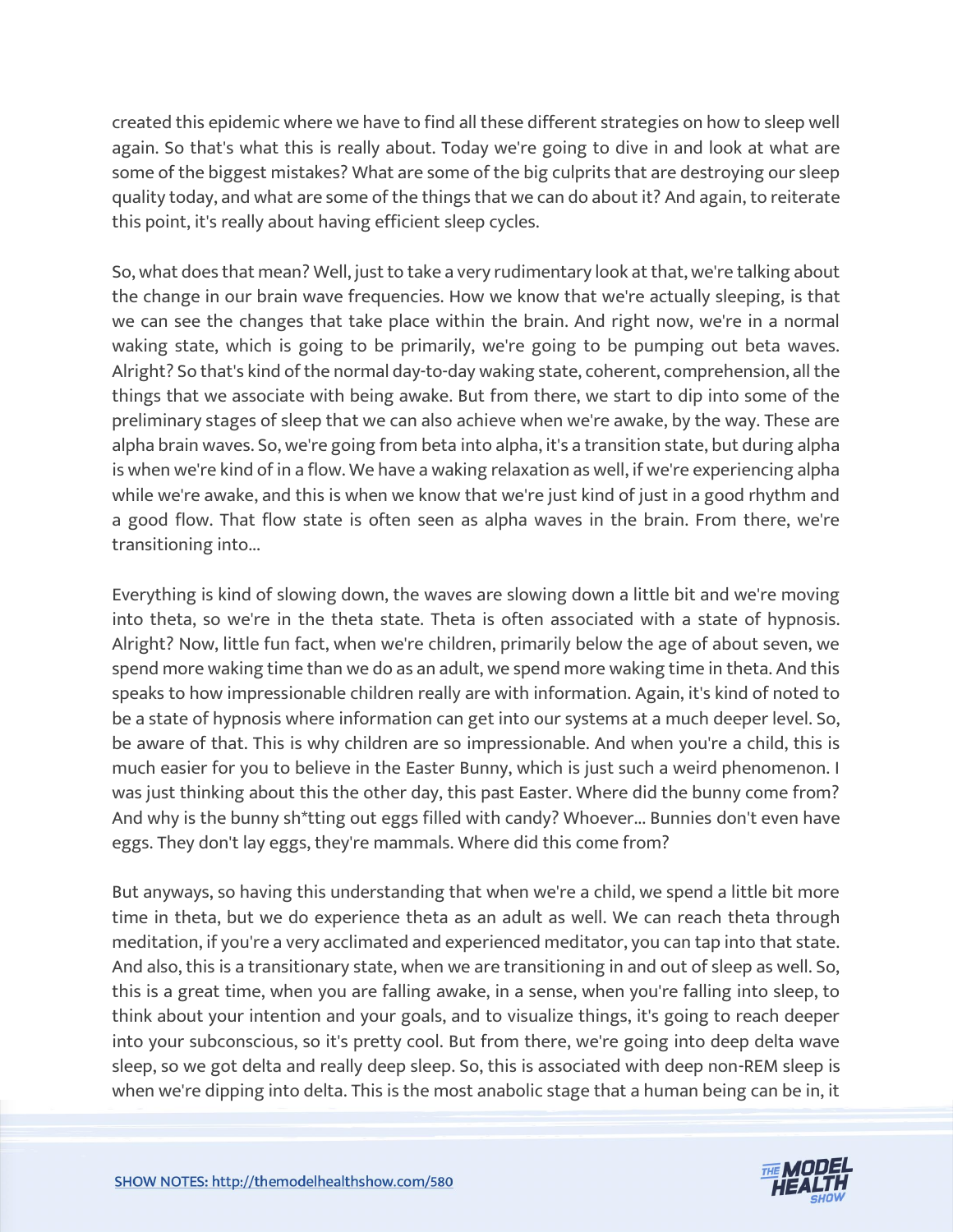is the state of anabolism. Just being awake, period, is primarily... It's just really catabolic, just being awake. But dipping into that anabolism. So, what does catabolism mean? Being in a catabolic state means breaking down of, which we need that, we need to be broken down in order to build back better.

That's really how things work. So, it's not that being in a catabolic state is bad, but the anabolic stage is critically important as well, because this is where we're building back better, and this is not to be associated with the political agenda, by the way, this is talking about a state of reality. So having both of these things, this is what is balance, the yin and yang in this whole situation, we need the catabolic and we need the anabolic, and deep non-REM sleep is where the biggest anabolic processes are happening, the biggest recovery, so the biggest production of human growth hormone, for example, also noted to be "the youth hormone" it's one of the nicknames for it. And this is another thing that kids have a lot of, where they tend to just have so much more energy and the parents are sitting back like, "I wish I had all that energy." You can, you can get more energy, but it's primarily being produced when you're sleeping. Are we getting adequate sleep? And according to the data, again, 115 million Americans are regularly sleep-derived. Having poor quality sleep is a cultural norm at this point, and so this is something we have to learn or relearn to do as a species because everything has become so chaotic and so abnormal. But the good news is that we now have a lot of really sound data to affirm what great sleep, what constitutes great sleep and being able to transition efficiently in and out of our sleep cycles.

Alright so, we're talking about changes in our brain waves, different stages of sleep, and our sleep cycles on average, are going to be somewhere around 90 minutes on average when we're cycling through all these different stages, and you're going to go through about four to six of these, on average, cycles, complete cycles, when you're getting a high-quality night of sleep. This is where it really comes in, is that sleep... Your sleep requirements, your sleep efficiency... I said average of 90 minutes, this could be 70 minutes for some people, this could be 120 minutes for others. It's unique to you because you are unique, you have a unique sleep fingerprint. And also, this is going to be determined not just by your genetics, but also by your lifestyle. Chances are you're going to require a little bit more sleep if you're training harder, if maybe you're going through a lot of stress and you were maybe working toward a project that you've been working on, or whatever the case might be. It's a lot of mental and emotional labor, your body's requirement for sleep is going to adjust depending on you and your lifestyle. And so, I don't want to ever create an atmosphere to where we think it has to be this cookiecutter thing, because it's never that.

This is about stacking conditions in our favor so that we can optimize our body and our brains to do the things, to be the miraculous entities that they already are. And so, this is about [sleeping smarter, not necessarily just sleeping more, which again, for many people, the lack of](https://themodelhealthshow.com/sleep-mistakes/) 

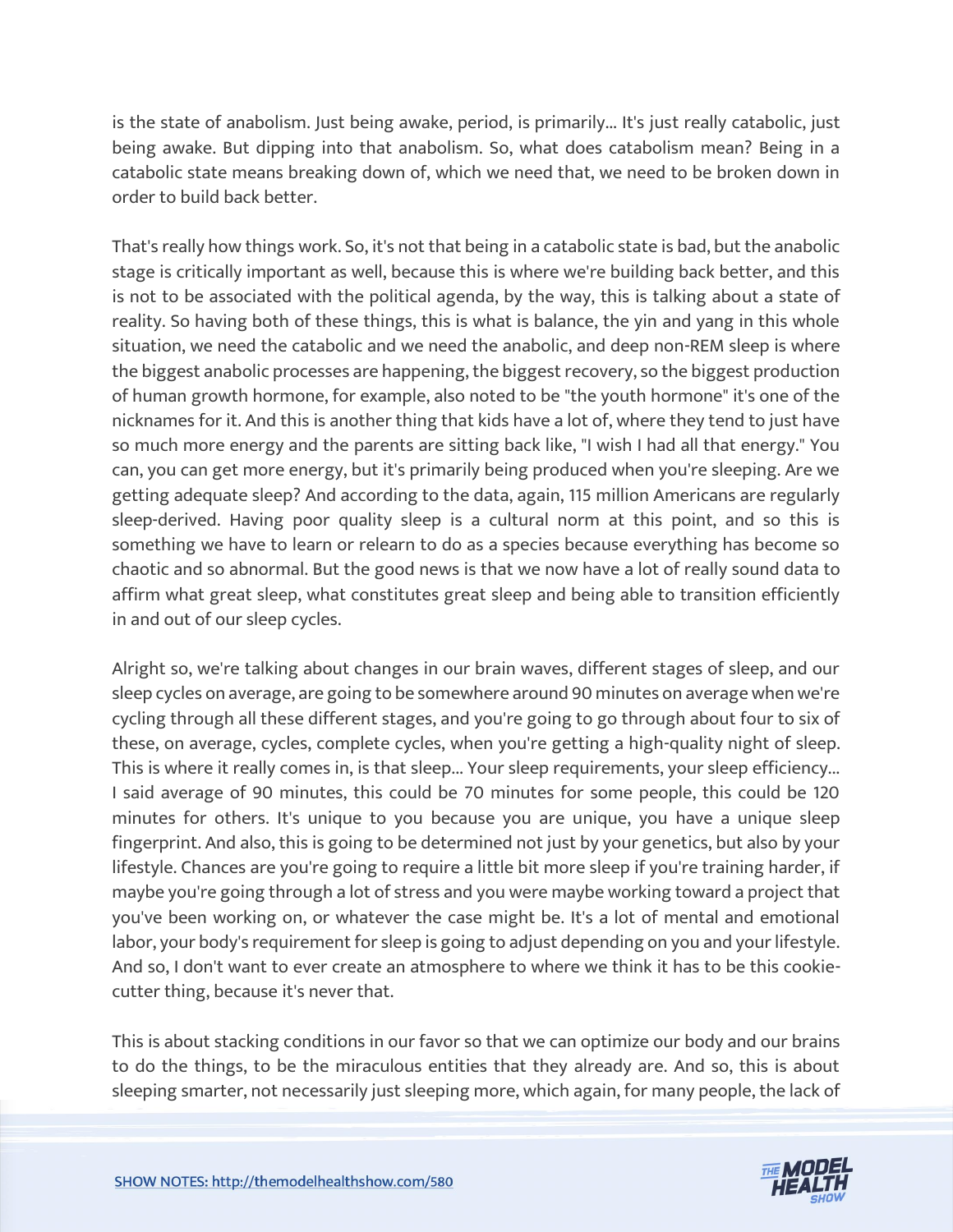hours is there, it's a cultural phenomenon for sure, but it doesn't matter much if you get eight really crummy hours of sleep versus six wonderful, efficient hours of sleep where you're going through your sleep cycles efficiently. These two things can match up, we can get into a debate about which one is going to be ideal, but what we're really looking at is... So, for example, to say, what does that crummy sleep look like? And this might be the first time that I ever said crummy in my life. I felt very much like I just transported back into the 1950s, Leave It to Bieber vibes, alright? But... Did I? Leave It to Beaver, not Bieber. For the young ones, Leave It to Beaver.

So, here's the thing, when we're talking about low-quality sleep, it's akin to nutrition today, where not all calories are created equal. So, the calories that are coming through in a bag of flaming hot Cheetos are going to affect your metabolism very differently than the calories that are coming through in an avocado. It's going to affect your hormones, your neurotransmitters, your mitochondria very differently because of the very construct of what those calories are made of. And this is something that we've talked about many times on this show, so we're not going to spend a lot of time here, but just understanding that this very superficial term of calories, it's just one expression of what's coming through and what fuels the human body, it's a very simplistic view of things because all calories are not the same, the metabolic impact, the cognitive impact is going to be very different.

The same happens with our sleep, not all sleep minutes are the same. There can be high quality, efficient minutes of sleep that we're getting, so this will be akin to the Avocado sleep, and then there can be really crappy, low quality, inefficient sleep minutes that we're getting, that would be akin to the Cheeto sleep, the Flaming Hot Cheetos vibes of sleep. And so, we want to optimize our sleep, and that's what this episode is really all about. And we're going to start things off in dissecting how this is going to work, and also, I'm going to go through five specifics, I'm talking about the five biggest mistakes that people are making on a consistent basis that's literally putting a strangle hold and hampering their sleep quality, so we're going to go through that. But it starts with understanding what is controlling the system overall, what's controlling our sleep cycles overall.

And also, our day and night cycles, even our waking cycles, because we also have rhythms that are taking place when we're producing certain hormones and neurotransmitters during the day. Digestion capacity, cognitive function, all of these things are going to be influenced by what time of day it is. And the master regulator, and what's also noted to be our circadian pacemaker that's helping us to keep time in our bodies with all of the solar system, really, and also just with all the processes that are taking place. So, our circadian pacemaker is the suprachiasmatic nucleus that's located in your hypothalamus.

Alright, suprachiasmatic nucleus, also known as the SCN, is located within the master gland of [the human body. So, the hypothalamus, and this is part of what you might have recognized](https://themodelhealthshow.com/sleep-mistakes/) 

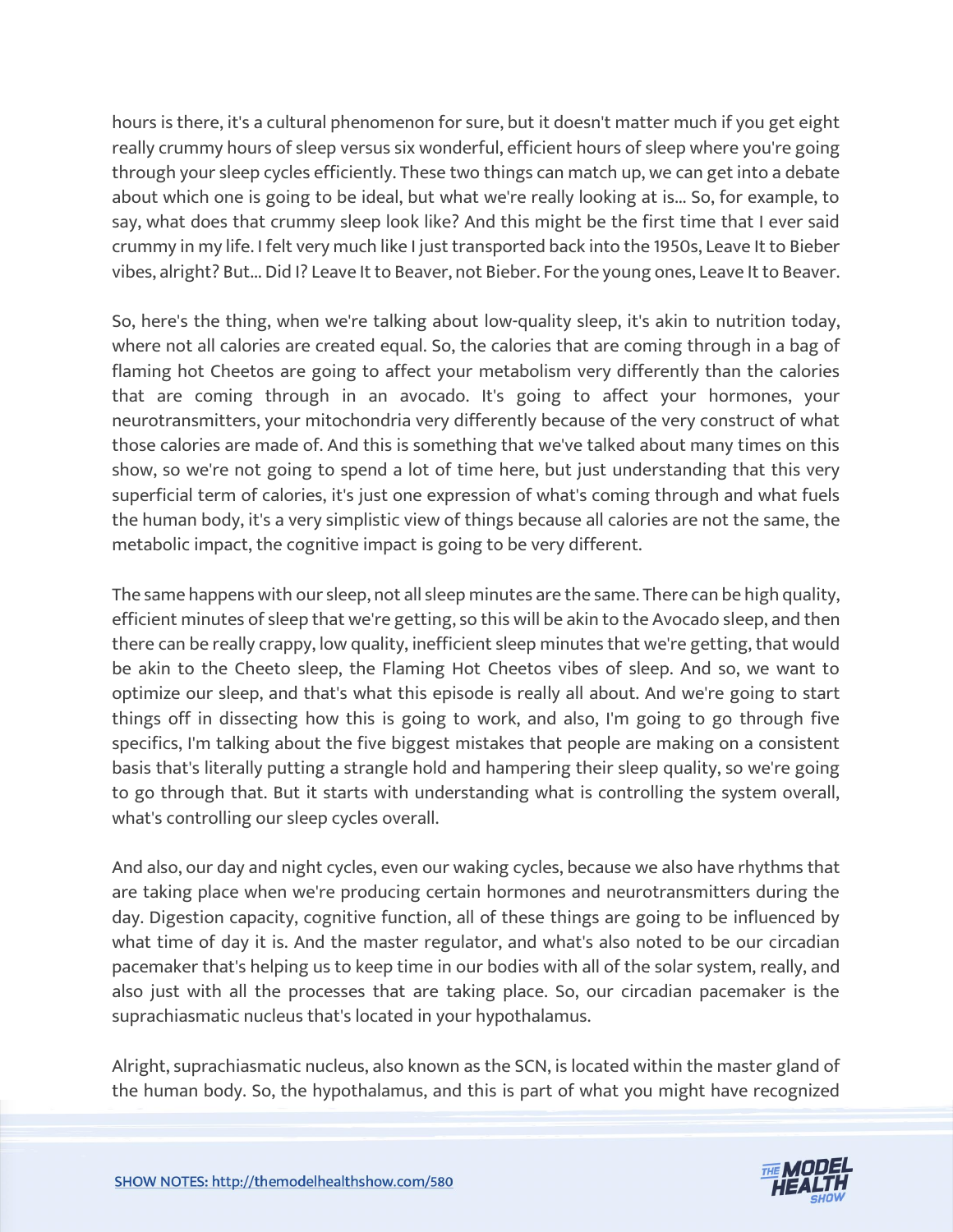just thinking back to school, the HPA axis, the hypothalamic-pituitary-adrenal axis. But the hypothalamus is really functioning as kind of like the godfather of the scenario, it's the big boss looking over and managing everything. And within the hypothalamus, we have the suprachiasmatic nucleus, AKA our circadian pacemaker. And this circadian pacemaker's entrained to the 24-hour solar day via a pathway from the retina that synchronizes our internal biological rhythms. So, our input, the data that's coming in through our eyes and other means we'll talk about in a moment, is literally setting off and regulating the timing of all the things happening in our bodies. It's incredibly powerful. This is well established to be... The SCN, the suprachiasmatic nucleus, is well established to be the most important time synchronizer.

Reaching the suprachiasmatic nucleus is the light from our environment. And in addition to merely allowing us to see and to pick up light, this photic information that the retina's picking up, it's traveling via the retinohypothalamic tract, going directly to the SCN in our hypothalamus. So, there's this retinohypothalamic tract. So, it's kind of like the superhighway for visual light information to constantly try to get your brain and your body synced up with what time of day it is, in association with the solar system. Now, I really want you to get this because we have our lives, and we, being individuals who are living in this body and in this brain, we tend to be very limiting in our perspective, because truly we're seeing through our eyes, we're seeing through our point of view, and it can be very limiting. We don't really understand the bigger scheme of things, and our lives can become the entire solar system to us, just our little life. Even though we matter immensely, there's such a grander scheme that's taking place.

And so, our bodies and brains have evolved being synced up with the rotation of the earth around the sun and the moon around the Earth and the whole thing, the universal scheme of things. And today, we've really thrown a monkey wrench, a metaphoric monkey wrench into this relationship with our bodies and space and how we're associating with our environment. And so, this is leading to so many poor health outcomes. Now the suprachiasmatic nucleus also receives non-light information from within the body.

Now, this is information that's going to be coming from certain hormones and neurotransmitters like serotonin, like melatonin, like cortisol, informing our circadian pacemaker on what time of day it is because of this endocrine and nervous system feedback. So, it's not just about the light, it's also about how our bodies are associating with the environment in other ways too. So, the suprachiasmatic nucleus uses information from the retina about light in the environment and it makes adjustments to the circadian clock. Our SCN picks up information also, again from our endocrine system and our nervous system, about the environment, and it makes adjustments to our circadian clock that is also, again, controlling our sleep.

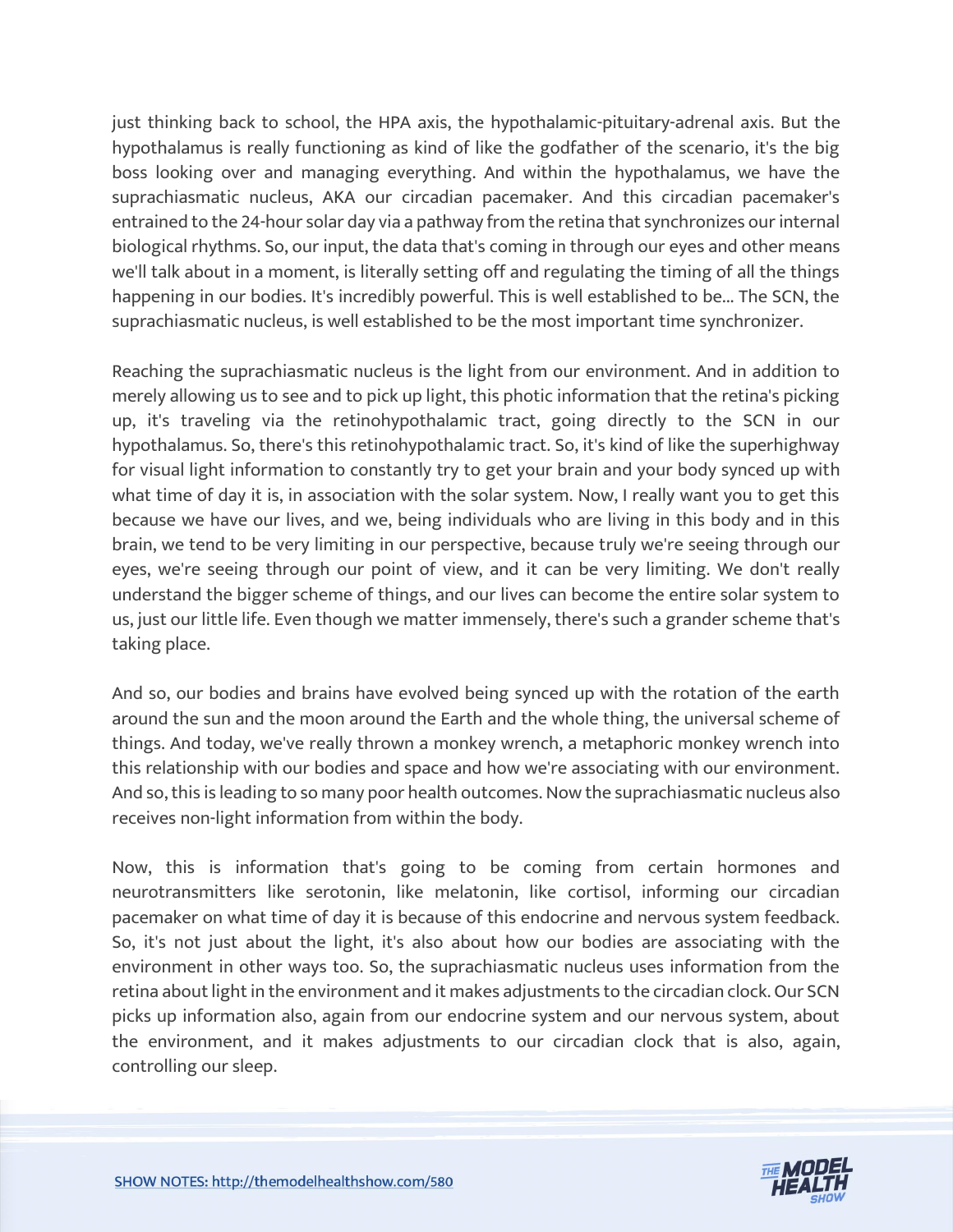Now, this information is what's leading us into number one of these five biggest mistakes that the average individual is making today that's destroying our sleep quality. And number one is using technology, using light-emitting devices close to bedtime. Research from the Brigham and Women's Hospital, in association with Harvard University, suggests that the use of lightemitting electronic devices, tablets, some e-readers, smartphones, laptops, our television, in the hours before bedtime can negatively impact overall health, alertness, and the circadian clock, again, which synchronizes the daily rhythm of sleep to external environmental cues. So, it's helping to sync things up or dysregulate them.

During this two-week in-patient study, 12 participants read e-books on a light-emitting iPad for four hours before bedtime each night, for five consecutive nights. And they followed the same regimen with printed books, you know, those old relics, printed books. The researchers found that participants reading an iPad took longer to fall asleep and spent less time in REM sleep, rapid eye movement sleep, which we'll talk about in a moment. And they also had reduced secretion of melatonin because of their iPad use, which as I noted, this is the hormone that normally rises in the evening and plays a critical role in inducing sleepiness and regulating our sleep cycle. They also had a delay in their circadian rhythm overall by more than an hour.

So, it just threw off the system, it didn't really know what time it was, and so the test participants found themselves to be less sleepy at bedtime and were sleepier and less alert to start the day the following morning. Now, they specifically noted that REM sleep was thrown off, they spent less time in REM sleep, this is where a lot of memory processing takes place, so this is where you're consolidating your information that you're taking right now into your short-term memory. Some things are just heard in the moment, gone in the moment. Like you hear something, forget it. But getting implanted or filed away into that short-term memory is a big step, and that takes place largely during our REM sleep, and so when we're diminishing or damaging our REM sleep, this is going to inherently damage our memory.

And so, one of the researchers noted that, "We found the body's natural circadian rhythms were interrupted by the short wavelength enriched light, otherwise known as blue light from these electronic devices. Participants reading a light-emitting e-book took longer to fall asleep and had reduced evening sleepiness, reduced melatonin secretion, later timing of the circadian clock, and reduced next morning alertness." So, all of these detrimental impacts from being on electronic device close to bedtime. Now, just to be clear, this is more of... This isn't necessarily extreme today, so let me not say that either. But for somebody being on for four hours right before bed, that's a lot, but it's not that it's uncommon either. And so, if you happen to be on your device and watching a show, whatever the case might be, we don't want to go into a place where we're neurotic and it's just terrorizing our sleep, it's not like that. The human body is also very resilient in finding a way to optimize and evolve and adapt. However, this is a new

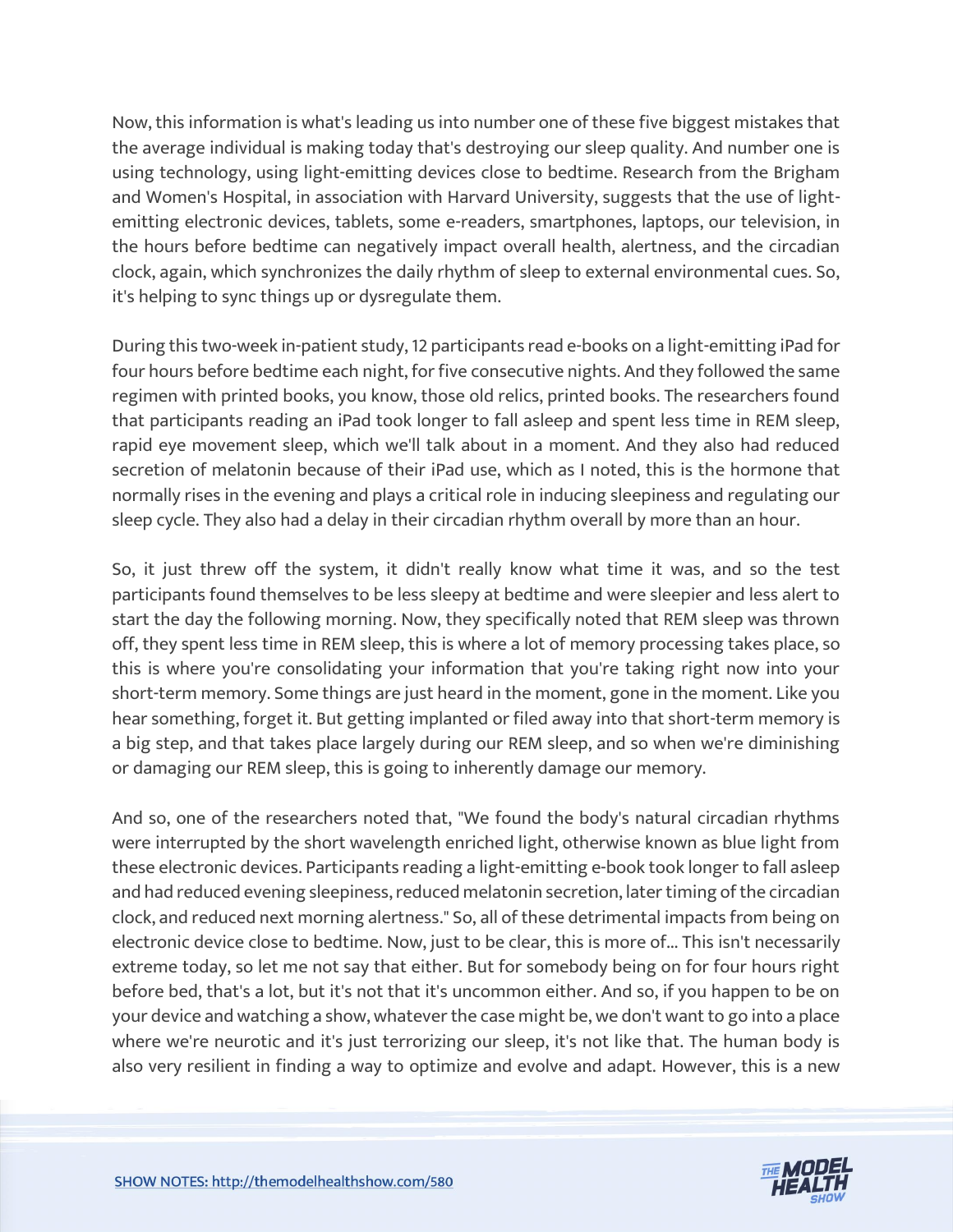experience, this is a new environmental input that we have not had time to completely adapt to, so we can have these situational adaptations for sure.

But if we're consistently doing this thing that we don't really understand the impact that it's having on our minds and bodies, and we know that, again, this is a new intervention that we've never seen before, we want to be more cautious about it, but we also don't want to live in a state of neurosis to where we can't enjoy some of the advances that we've made, so where do we find a happy medium? That's what we're going to talk about as well, but also, I've mentioned this study back in the day, and as you probably know, that I wrote the first sleep wellness book, that became an international best seller, it was called Sleep Smarter, very, very grateful and proud of that, but so much has changed even in the field.

More data has been coming forward, that's just solidifying and reaffirming the things that were brought forward with Sleep Smarter, and now we've got a little bit of new data here, and this one was challenging, the fact that it's the blue light, that's especially bad and becoming this melatonin suppressant, and these researchers found that melanopsin, which is this is the pigment that helps our eye cells assess light brightness is particularly sensitive to shorter cooler wave links like blue light, which some research says that blue light may affect the body more dramatically than others, but these researchers were challenging that because they put together some animal studies specifically utilizing mice, and they showed that blue light may not be the big culprit that it's been framed to be, and so what they did was expose these little critters to a variety of different color light in the evening, and so this ranged from yellow to blue, and they found that yellow light actually disrupted their sleep cycles more than the blue light, which is...

Okay, just like What is going on here. Now, animal studies, we need to take note of this, have to be taken with a grain of salt, especially in regard to sleep behaviors, because mice, for example, this might not translate directly over into human sleep quality because mice are nocturnal, definitely much more nocturnal in their activity than humans are. So even having that association with this new research just being like, "Well, actually it's not blue light, it's yellow light." We don't want to just act like blue light is not the issue primarily for humans, so we got to take this with a grain of salt, but also I want to make sure that this point is made as well in this study, they kept the light levels dim as well for the rodents in the study, regardless of the color, which may not reflect the brightness of the electronics that we're utilizing as people today as well.

So, there's a couple of things here, a couple of holes in the study that might not translate to say, "You know what, it's not Blue that's the issue." What it really is for me is bring it to bear, it's not just blue light, just having bright light of any type that we're staring into in the evening [when our brains and these receptors are trying to figure out what time of day it is, that](https://themodelhealthshow.com/sleep-mistakes/)'[s how](https://themodelhealthshow.com/sleep-mistakes/)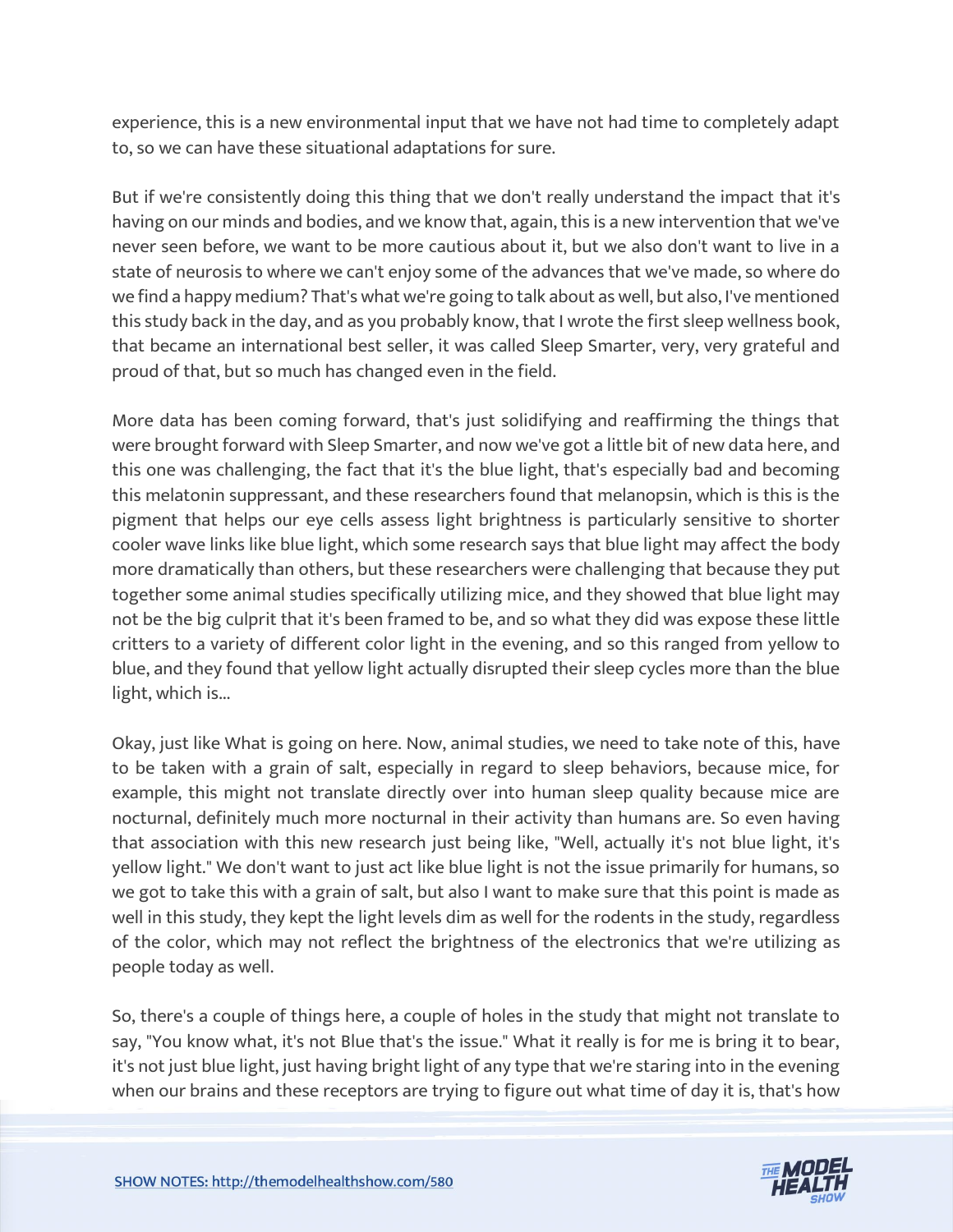we evolved, we evolved with natural light, and so our bodies would always be synced up with the solar system, right? With the entire solar system and all of life, but today, we can throw off that connection, we can throw off that information by consuming, because our retina and our cells, even our skin has photoreceptors that pick-up light, it's informing our super cosmetic nucleus that, "Hey, I think it's this time." It was just like, it can't quite figure out what time of day it is, should we be going into sleep mode, sleep efficiency, all those things can get thrown off.

So again, new research has come out that it's not just the color of the light, it's the intensity of the light and that's the big thing to take away from this. And so knowing this bit of data, this is where we can actually start to implement some things, but we got to know what's creating the problem and what inspired this episode is actually a friend of mine who's been dealing with some sleep issues, and they were like, of course, they have supported Sleep Smarter for many years, been a big supporter of my book, but they are like, "Shawn, I have been sleeping dumb as f\*ck recently. Alright, I'm not sleeping smarter, I'm sleeping dumb AF."

And we'll talk about what that implementor or that kind of curveball that they're dealing with coming up in a moment, but one of the big ones that's causing us to sleep dumb AF as a society, is our exposure to artificial light in the evenings. And so, what I'm really articulating for us today, it is like, "Okay, we know about sleeping smarter, but what are some of the things that we can do to sleep dumb AF." What are some of those environmental cues and feedbacks and implements that can cause us to sleep dumber, and one of those, let's actually go through in association with light, is keeping the television on while you are sleeping. What are you doing?

Alright, that is a sure-fire way to have some crazy dreams, for sure. I just saw this clip with Mike Tyson doing the lip sync, and he was doing, "I push it. Salt and pepper." He had the tights on, everything. It was like watching a fever dream that I had one time. It was just like, "Oh... " It just didn't feel right. But falling asleep with the television on, sure fire way to have some weird ass dreams, but also this a sure-fire way to disrupt your sleep quality dramatically. Now, for some people, it's just there... This is true. It's still happening. And shout out, I love you still. I know some folks listening right now like, "Yeah, that's me, I do that." And this is love. Alright, it's love. I just want you to know, it's not just our eyes that... And by the way, that auditory data is getting in, that's how these weird dreams tend to take place as well. But also, again, our skin has photoreceptors that are picking up that artificial light and sending data to our suprachiasmatic nucleus, and really every cell in our bodies to inform, trying to figure out what time is it, because this is so weird.

We're just trying to sort this out. Alright, so researchers at Cornell University did a really fascinating study where they took a test subject and put them into an otherwise dark room, [but they took a light just the size of about a quarter and placed it behind the test subjects](https://themodelhealthshow.com/sleep-mistakes/)'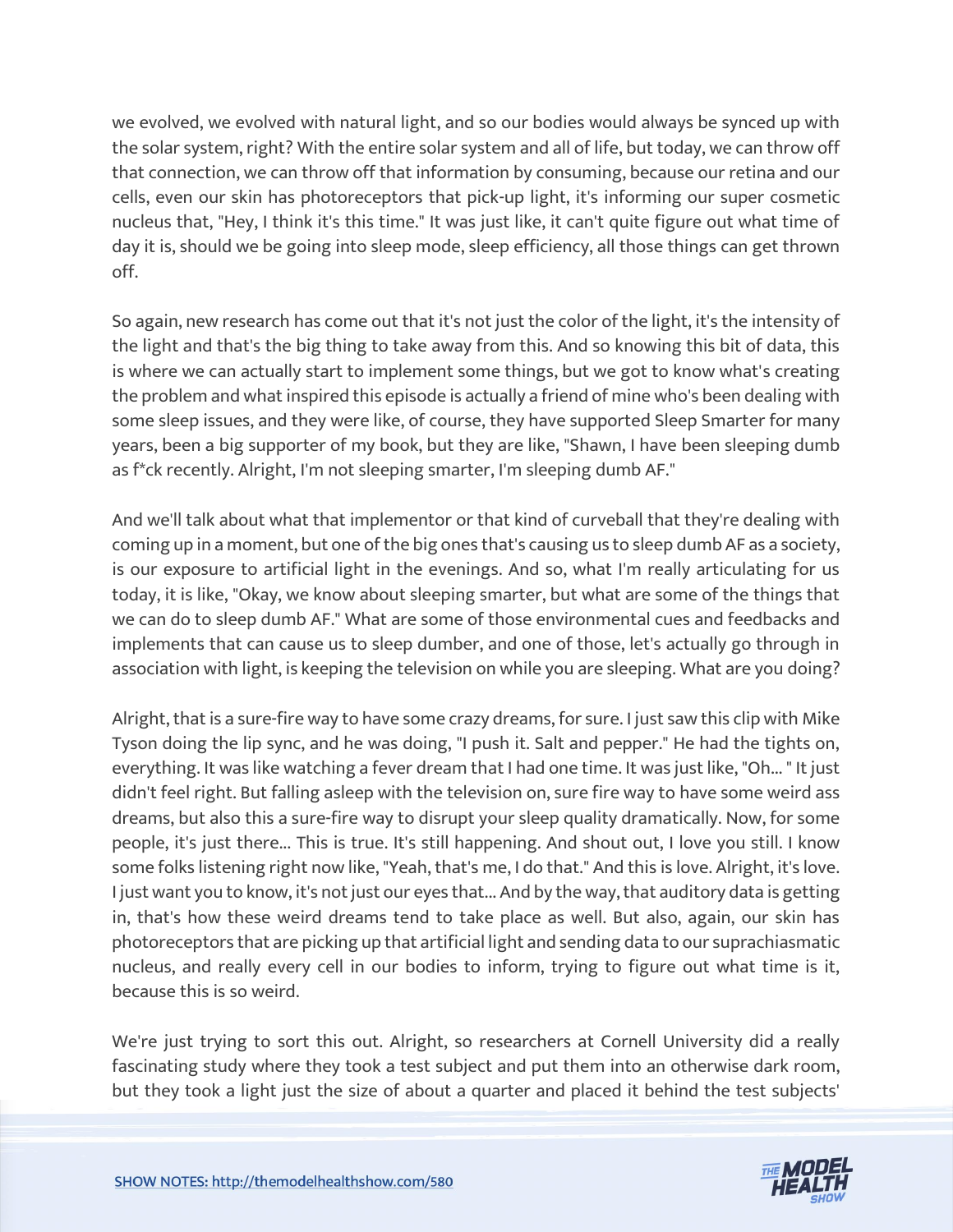knee, and that artificial light was enough to cause disruption to their normal sleep cycle. Their skin was picking up data, because again, we think our body is just this whole solid thing, but we're just a compilation of atoms and vibrating cells, and these cells are then coming together to create these communities. But this is the big point right here, each and every one of our cells, including our bacteria cells, have their own circadian clocks. So, these can be in the form of proteins or genes, literally clock genes. If we're talking about what is this circadian clock? What does that actually mean? We've now discovered there are clock genes that are responsible for these circadian clocks and also proteins, and these clock genes and proteins are responsible for creating or influencing your other genes and proteins. So, it's a master regulator of our biological expression. It's a pretty cool stuff, but again, we can just take a hammer to it and start banging away and breaking these clocks.

And so, if you want to sleep dumb AF, sleep with the TV on. Of course, it can happen, we might fall asleep with the TV on occasionally. Okay, cool. But if this is a habit, you might want to, especially if we're not experiencing the health that we want, you might want to look at addressing that behavior. So, sleeping with the television on, but also sleeping with the lights on, period. Now, there are wonderful shifts that we can make because some folks, they do deal with some fear associated with darkness, even though again, we come from darkness. This is where we are developed, and so this is something that our DNA will be a lot more comfortable with. But today, we've created and manufactured so many different traumatic things, traumatic experiences that have made humans afraid of the dark, something that we once had a beautiful kinship with.

And so, there are folks who are struggling with that, and so having some form of a night light or something of the like is understandable, but for the average person, we want to make sure that our room is dark and cozy as possible, so that we can allow our bodies to sort out the fact that, "Hey, it's nighttime." The suprachiasmatic nucleus can sync up our sleep sequence in the right way, and we can have rejuvenative sleep as a result, and so what can we shift to? Well, we know that humans evolve. If we did have some light in the evening, it was soft, reddish, orange-ish hue of fire, so we can look into maybe having a Himalayan salt lamp and having it on a dimmer where we just got a little bit of soft ambient light from that. And then there's also... NASA has even created some different lighting for... Because when you're in a space, you don't get the same inputs, but again, humans, we are not designed to be out there.

It's not how we evolved. We can do it, it's cool, we might need to figure that out. Of course, like the space travel Star Lord. All that, we might need to figure it out. But as of now, being in space tears people up. It just absolutely destroys their health. And so, some folks that are working with NASA actually sent me back in the day... They heard about Sleep Smarter. And so, they sent me some of the different lights that they use, and I got to tinker with them a little bit. [And so, there is a nighttime light as well. And so having the TV on, sleeping with the lights on,](https://themodelhealthshow.com/sleep-mistakes/)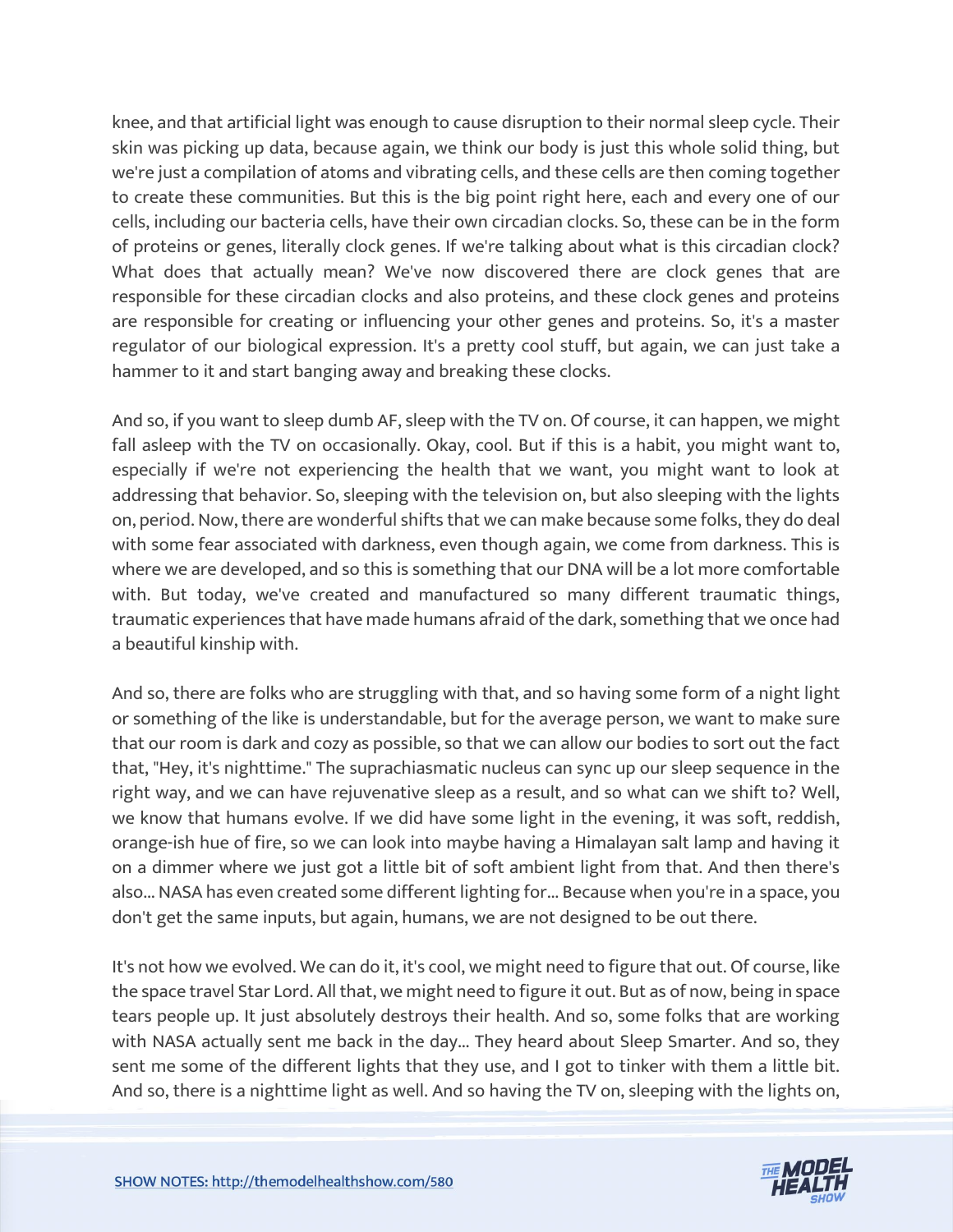period, sleeping with your blinds open, if there's artificial lights outside, the streetlights and neighbor's porch lights and all that stuff, if you've got that, you need to get yourself some black out curtains. Make the room dark. Block that stuffs out. Now, I'm not talking about natural light coming from the moon, we evolved with that. It's good for you. The stars. I'm talking about your neighbor's aggressive porch light. Alright, that's what I'm talking about. If we have the capacity to get some black out curtains and/or... You could do this budget style. You get some aluminum foil. You get some aluminum foil, and you tape that bad boy up. I'm telling you this because I've done it, alright.

And so, there's many ways to go about this of creating a dark environment to improve our sleep quality. So those are just a couple of things that we do to sleep dumb AF, is an association with lighting, and of course, being on our devices late into the evening. So, what do we want to do? Give ourselves a little bit of a screen curfew, if at all possible, and I recommend just some minimum, start with 30 minutes of being off of your electronic devices before bed, ideally you want to be in that hour to 90-minute range, it's going to be top tier, but you need to fill that time with something of greater or equal value, it's very difficult, I know this. We're living at the golden age of television, there's always another episode, there's always another rabbit hole to dive into, and so it takes Herculean strength sometimes to be able to just not go into the next one, you know, there's cliffhangers, they're open loop specialists, and we can't just turn off the TV or get off of our smartphone, and then just sit there and twiddle our thumbs.

We're going to get jitters, we're going to just be like, "Let me just check one more post, or check my email, or check this, or check that, or I'll watch something short on YouTube instead of a whole episode." These are some of the conversations we have in our minds. And so, we have to fill that, replace that with something of greater or equal value, that's the key, that's the key for a habit change, and so maybe you plan on getting to bed at 11:00, so it's lights out for you with the technology, we'll just say it's 10 o'clock, so what do you fill that hour with? That hour can be filled with... You could listen to a podcast at this time, you don't have to stare into your phone to listen to a podcast or an audio book, or you could read a physical book, as was noted in the study, you could hang out with a friend or a family member you can get onto a call if you're not in the same space, and what could be more valuable than that, your significant other, hanging out with them and having conversations and talking about things.

Also, this might be a time to have a little humpty hump, have a little bit of roll in the hay, you could do that. And also, there's pretty remarkable data on how sex is a great implement as far as improving our sleep quality, and actually there's a chapter dedicated to this in Sleep Smarter, looking at how sex impacts our sleep quality and also how our sleep quality impacts our sex. And so, it just happened to be that the chapter is on page 69, I didn't know, I didn't lay [the book out, this was major publish, I didn](https://themodelhealthshow.com/sleep-mistakes/)'[t know, somebody told me, little fun fact, I had no](https://themodelhealthshow.com/sleep-mistakes/)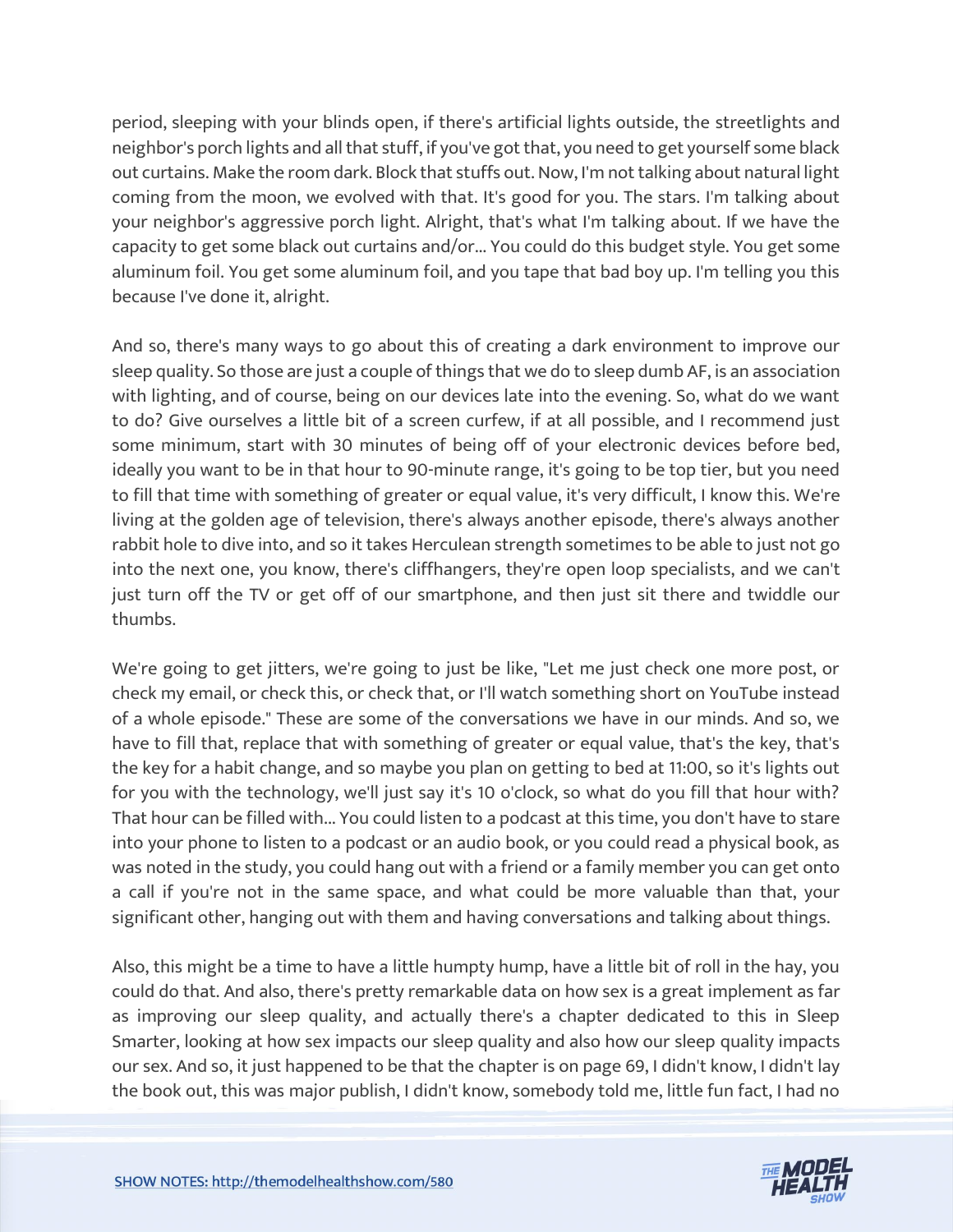idea. So, we have to, again, replace the electronics with something of greater or equal value, whatever that might be for us, maybe it's journaling, there's so many different things that we can use, but it's tapping into what makes us human instead of outsourcing our attention and needing to drive all these artificial pixels into our inner space. So really powerful stuff, really simple, this is not to vilify our technology because it can be used to great advantage and impact in connection in our lives, but also there is a dark side to it that takes away from the darkness that we really need, which is what's required for us to have high quality sleep. So that's number one of these five biggest mistakes that people are making today, the average person is making, that's destroying our sleep quality.

We're going to move on to number two, and this is a pivot directly from one of the ingredients in making our bedroom a sleep sanctuary, and I mentioned making that bedroom dark and cozy as possible. The second one here is the biggest mistakes that people are making, raising their body temperature too high at night, so this includes having it too warm in our bedrooms, a growing body of data has indicated that insomniacs for example, we'll start here, this is individuals that have documented chronic sleep issues tend to have significantly warmer core body temperatures in the evening compared to individuals that are considered to be "normal", so an insomniac versus a normal individual who's just trying to get some shut eye, the insomniac, their core body temperature tends to run hotter in the evening. To help combat this issue, researchers at the University of Pittsburgh School of Medicine conducted a study to find a way to cool insomniacs off and determine if that did in fact have an impact on our overall sleep quality. During the study, the test subjects were fitted with these "cooling caps" that were placed over the test subjects' heads and contained circulating water at a cool temperature.

What the researchers discovered was that by the end of the study, and this was shocking to them, when the participants wore the cooling caps, they fell asleep even faster than people who didn't have insomnia. I'll say that again, when insomniacs wore the cooling caps, they fell asleep even faster than people who did not have insomnia in the study. With the cooling caps the insomniacs took about 13 minutes to fall asleep compared to the 16 minutes for the healthy control group, what's also interesting is that the patients diagnosed with insomnia ended up sleeping for 89% of the time they were in bed, which was the exact amount of the time the healthy control group slept in bed.

Essentially, as a result of this one intervention, these folks no longer had the symptoms of insomnia, this study demonstrates that cooling the body temperature helped to "balance out" those chronic sleep struggles with, listen to this here's another one, 75% success rate. There are very few treatments on the market that even come remotely close to that, from the drugs to the devices, from the Posturepedic, orthopedic, Tempur-Pedic mattresses, doesn't even [come close to the impact that cooling the body off did, again, 75% success rate for these](https://themodelhealthshow.com/sleep-mistakes/)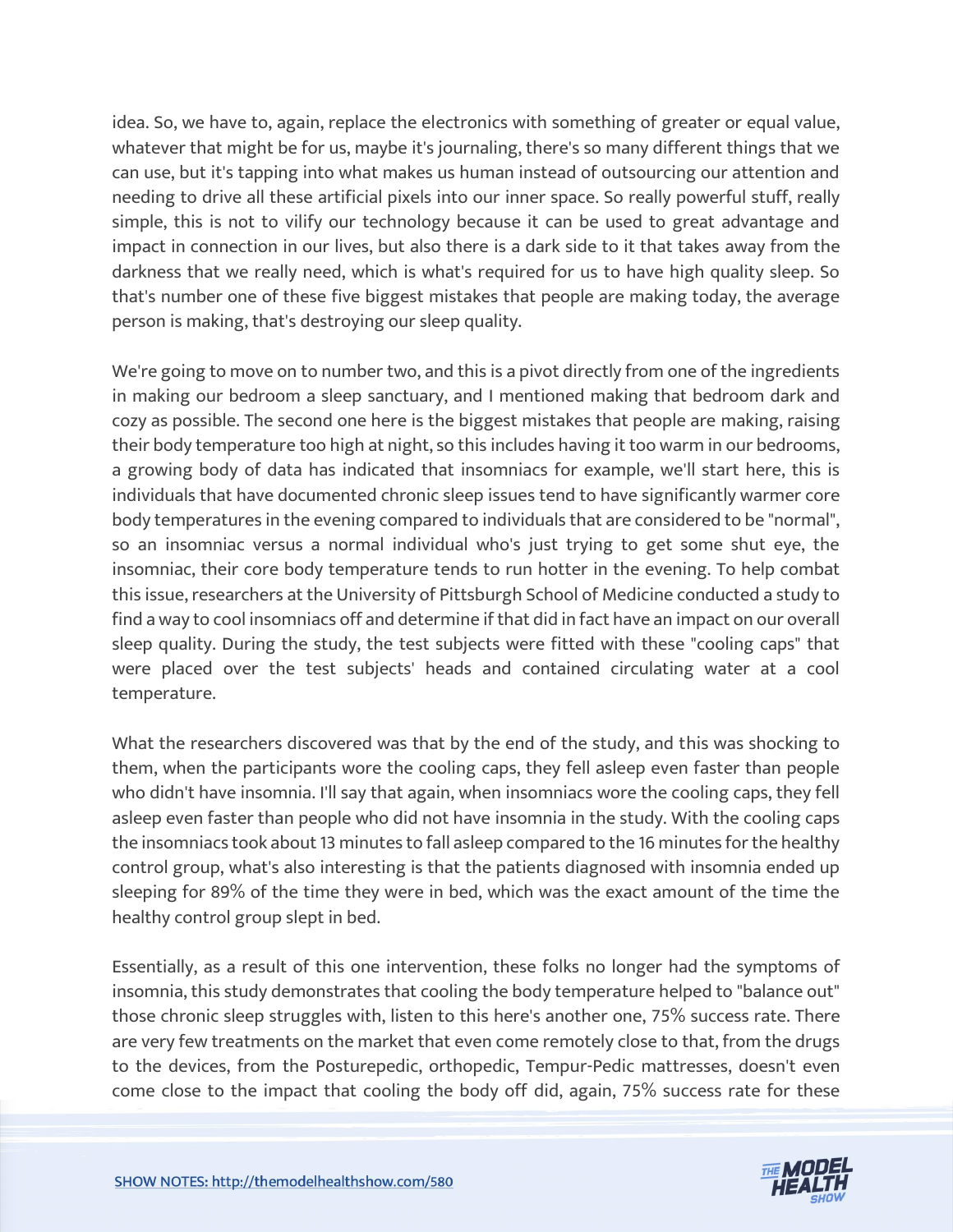individuals. Another study, and this was published in the peer reviewed journal Brain, scientists had participants wear thermo suits. So now we're getting into the... Not just the head but the thermo suit, to lower their skin temperature, here's the key, less than one degree Celsius.

Without affecting their core body temperature, this was just a skin surface temperature, again, less than one degree Celsius, to measure its impact on sleep, the results show that the participants didn't wake up as much during the night by having these cooling Thermo suits and the amount of time spent in stages three and four, deep sleep had increased, they increased their amount of time in the most anabolic state of sleep as a result of this intervention. Now, this is remarkable obviously, but here's the thing, where is this internal thermostat that's regulating our body temperature? Where is it located? When you open the door, when you look inside this internal thermostat and you open the door and see where it's located, it's located within the hypothalamus, same as the suprachiasmatic nucleus that is regulating our overall circadian timing system. So, this really glorified circadian pacemaker is located in the same place that's regulating our body's temperature at all times. So, there's a very close association that I want to make sure that you realize, you understand, you embed, because our temperature in the evening does in fact, matter and it matters deeply.

And this is based on our evolution as a species, evolutionary biology, no matter where we're located, even if we're in a place that it's hot even in the evening. I've been in places where even in the evening, it might be, we'll just say 90 degrees, but during the day, it's hotter, it might be 20 degrees hotter during the day, but in the evening inherently, no matter where you are, the environment is going to cool off. So even if it's hot as hell in the evening still, it's still cooling off from what the daytime temperature, there's a natural ebb and flow with our body temperature. We have this very superficial understanding about our body temperature as well, 98.6 degrees is perfect, 98.6. No, the human body, the temperature fluctuates constantly throughout the day, and there's a natural drop in our core body temperature in the evening to help to facilitate sleep. It's kind of like the off program for daytime activities and the on program for the nighttime activities within the body, so it's signaling reparative enzymes and hormones to kick into gear and also to help to regulate our sleep quality, and again, one of those signifiers from the environment is the temperature.

Now, how do we utilize this to the greatest effects just as the average person living in this world? Do we need to get some thermo regulating spacesuit? No. We could simply... We have a great gift today; the average person can regulate their temperature in their environment. We have thermostats that we can turn up and down, have heat and air conditioning, those type of things, and in the evening, according to the data, it's optimal that the room temperature is between 62- and 68-degrees Fahrenheit at night. That's what the data indicates again and again and again. For a lot of folks, it's going to be like, "Yeah, that's cool, that's [where... Literally, that](https://themodelhealthshow.com/sleep-mistakes/)'[s cool. That](https://themodelhealthshow.com/sleep-mistakes/)'[s where I like to vibe at. That is where I like to sleep at." And](https://themodelhealthshow.com/sleep-mistakes/)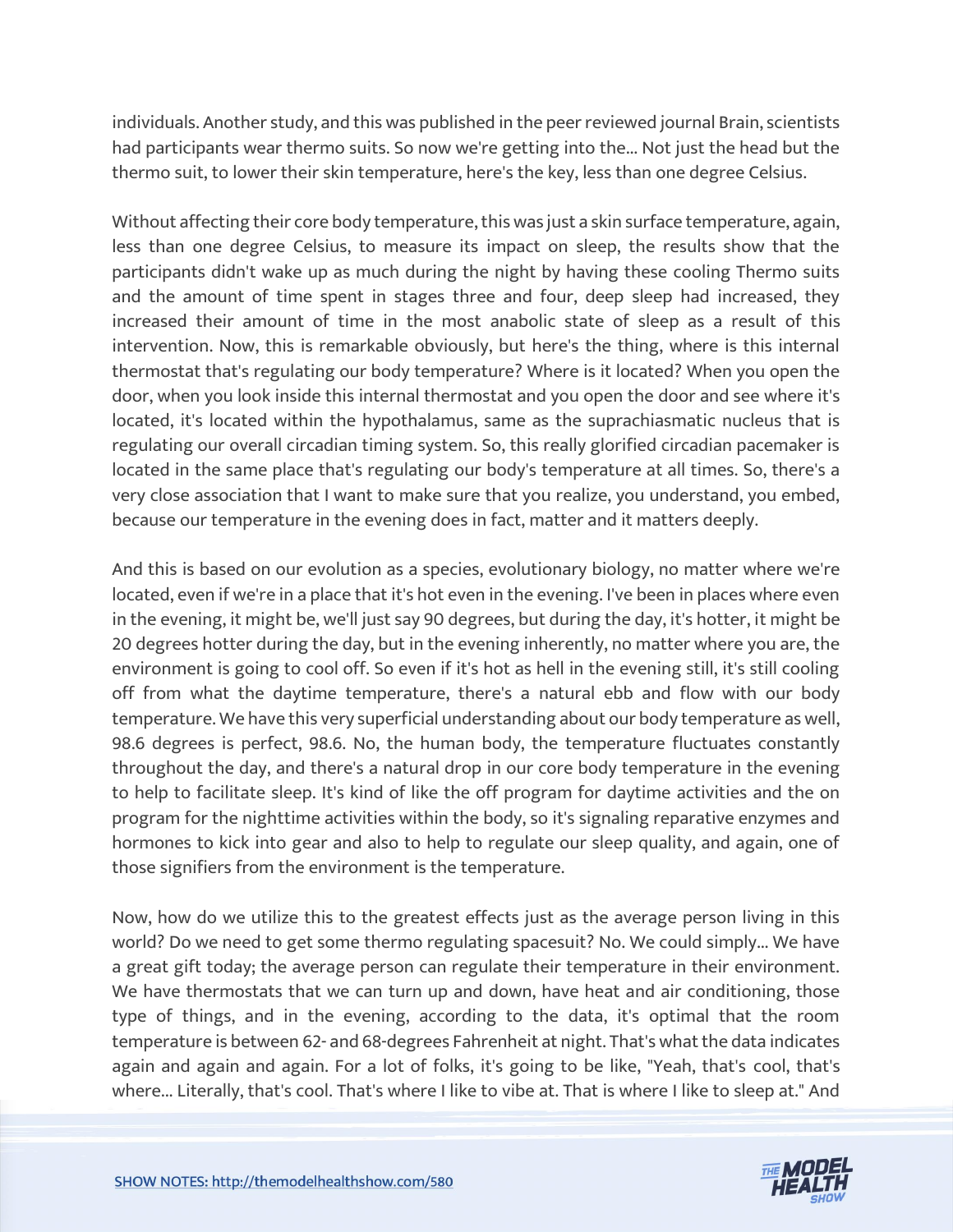for other folks it would be like, "Oh, that sounds frosty. That sounds like Frosty the Snowman vibes to me, but it sounds like it's cooler than a polar bear toenails." Alright. But I want to reassure you, this doesn't mean that you can't have your cozy blankie. This doesn't mean that, that you can't have some warm socks on. Alright, this just means that the environment again, because especially like your head as indicated in the data, just being a... That's why the other side of the pillow is cool as the other side of the pillow. Like that's a cultural thing. It just, that feels nice.

So, if you can, you can help to... When it's nighttime, this is what we do, this is what I do every evening. I allow the environment to kind of self-regulate a lot, to be honest, but in the evening, if it is above 70 degrees, I will put that thermostat down to 68, which is... That's the happy medium. I would personally put it cooler, but we tend to have these balancing acts with our significant other. One person in a relationship tends to run a little bit warmer, one person tends to roll a little bit cooler. That can vary, of course. It's not a blanket thing, that's always the case, but for my wife, she's from Kenya, she came up in circumstances where the environment was just warmer, and so being in an environment like when we met, we lived in St. Louis. And so, we get those winters, alright, we get that Winterfell vibes. We actually get really cold temperatures and just to see her battle through that unhappily, just mad, cold and mad, and even in LA, this is a true story at this very moment as I'm standing in my studio recording this right now, there is a 75% probability my wife is at home, it's LA, sunny LA. She's at home right now sitting by a space heater. I'm not kidding. 75% probability.

Now, with that said, is that a good idea? No, probably not, but she's perfect. Okay, so don't tell her that. Alright. She's perfect. She could sit by her space heater, be warm and cozy. But we found that her sleep quality is better when the environment is cooler. She's tested this out herself and also our bodies tend to rebel and bounce back, because the environment might be... For me, my body self-regulates a little bit easier to where if it is warmer in the environment, my body just kind of self-adjusts, whereas for her, she'll sweat more. She'll sweat more if it's warmer. Okay, again, she's perfect, perfect sweat droplets. Take that to the bank. Alright, make note of that. That is my... That is on record. But just understanding if we give our bodies opportunity just through the day even to self-adapt, which we tend to be these creatures of comfort, we're always looking for that perfect temperature, so but especially though, however, in the evening, if we can make a concerted effort to make sure that our environment is cool in the evening, it will in fact, improve our sleep quality.

Alright, so that's number one, we can regulate. We could change the thermostat. So that's one of the actionable steps here. Another one is to not wear too much to bed, alright? So, we might go to bed in this cooling environment, and we bundle up, we put on sweatpants and sweat shirts, or whatever the case might be, or whatever, flannel pajamas. Alright, flannel pajamas. [You](https://themodelhealthshow.com/sleep-mistakes/)'[ve got the wool. You might have that wool pajama as well. It just makes you a little bit too](https://themodelhealthshow.com/sleep-mistakes/) 

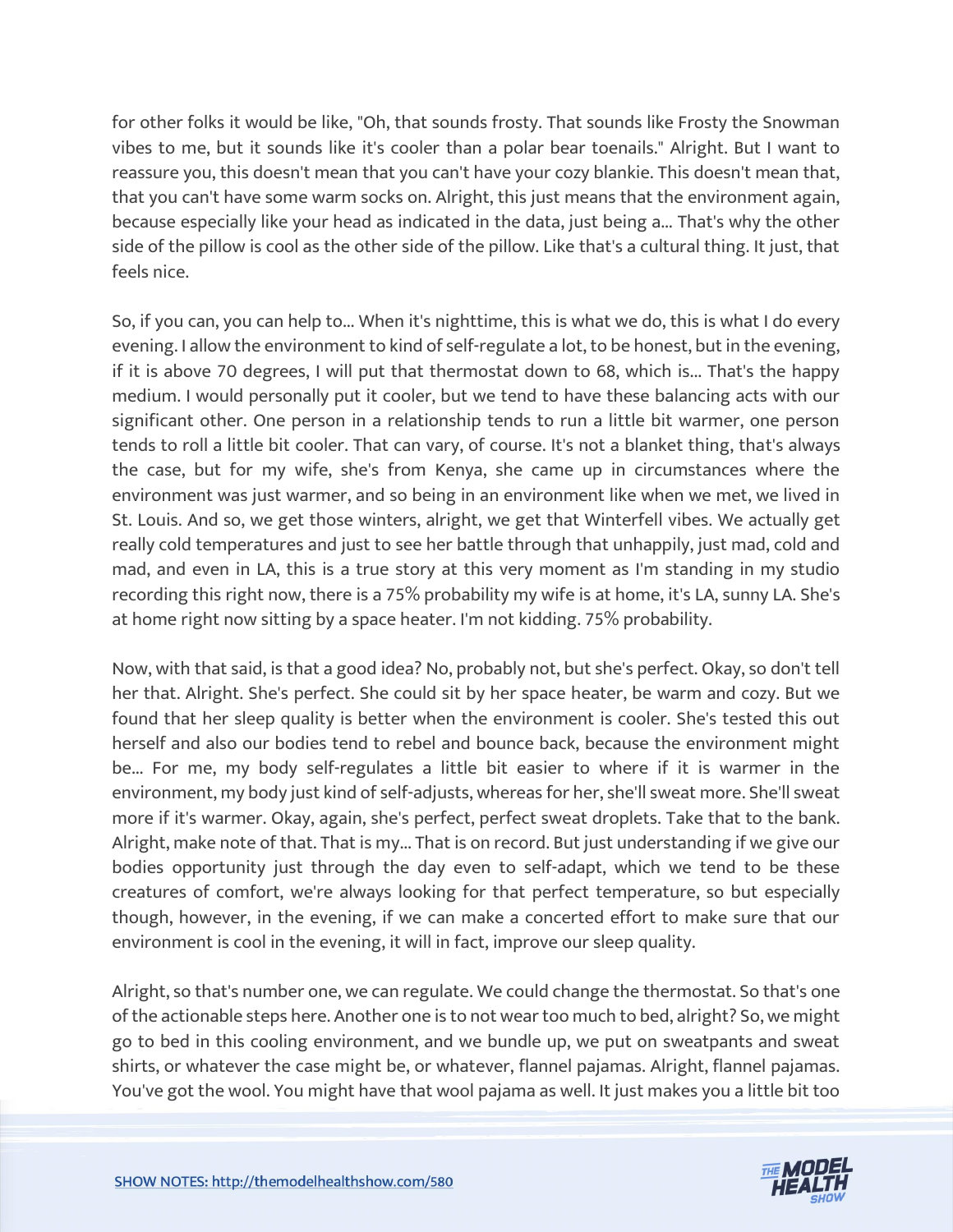warm. It's nice at first, keeps you nice and warm as you slip into the coolness, but then as the night goes on, you end up overheating. And so, I've woken up many a day and seen my wife's socks over on the floor or whatever, she kicks them off in the nighttime. It's just so strange, but I appreciate it 'cause her feet to be cold as hell, to be honest. Alright, she put them on me, it's the only time I say explicits. I say explicits directed at her when she put the cold dead body feet on me.

And so, with that happy medium is wear them socks, but again, during the night, the body gets warm, socks come off. Alright now, so don't wear too much to bed. Now, let me tell you this one. This is one of the things that, for me is one of my favorite things about going to bed. I know this is going to sound weird. I love going to bed because I'm slipping into these sheets that we have. Do you know what it's like to sleep inside of a love poem? Do you know what it's like to sleep inside of your favorite love song? That's what it's like slipping into the sheets that we have. We have these thermoregulating sheets and they're antimicrobial, they're selfdeodorizing, they inhibit bacterial growth and create a healthy sleep environment. And they're also breathable, moisture wicking, and they're thermoregulating as mentioned, and they're made from organic bamboo lyocell. Now this sounds super fancy pants, which I would have never in a million years...

When I met my wife, I was sleeping on the sheets... I met my wife when I was 24, and I was sleeping on the sheets that my grandmother gave me when I moved away to college, when I was 17. I'm embarrassed. I'm embarrassed, alright? Same sheets, alright? So, I wouldn't have known that this even mattered. But this is also important, because the materials that we're making all of these kinds of conventional items out of, they're not good for the environment. The cotton industry, period. It's just like, it's nuts once you start to look into that, but these sheets are made from organic bamboo lyocell. They're 300 thread count, is as fine as 1000 count Egyptian cotton, and it only consumes about one third of the water. And this is the biggest key for me, and what it was like, "Okay, I'll try these out," no harmful chemicals utilized in making these sheets, which is not common for our mattresses, for our pillows, for our bedding.

The industries, the flame retardants, the chemicals, the toxins that are utilized to make these things are nuts. It's crazy, that whole industry is crazy, and now we have sound data and how this is affecting our health overall and of course, disrupting our sleep quality. And so, the sheets that we sleep on are from Ettitude, not attitude, Ettitude with an E. And it's ettitude.com/model. That's E-T-T-I-T-U-D-E.com/model. And I just talked with them, I was just like, "You know what... " Because we had just got some ourselves, they didn't send them to us, we bought some more because just like we... I don't want to sleep on anything else. Once you sleep in these sheets, it's just like, "Man, this is what it's all about." And so, I was just like, "Let [me hit these guys up and see if I can get a special discount, an upgraded discount." They](https://themodelhealthshow.com/sleep-mistakes/)'[re](https://themodelhealthshow.com/sleep-mistakes/) 

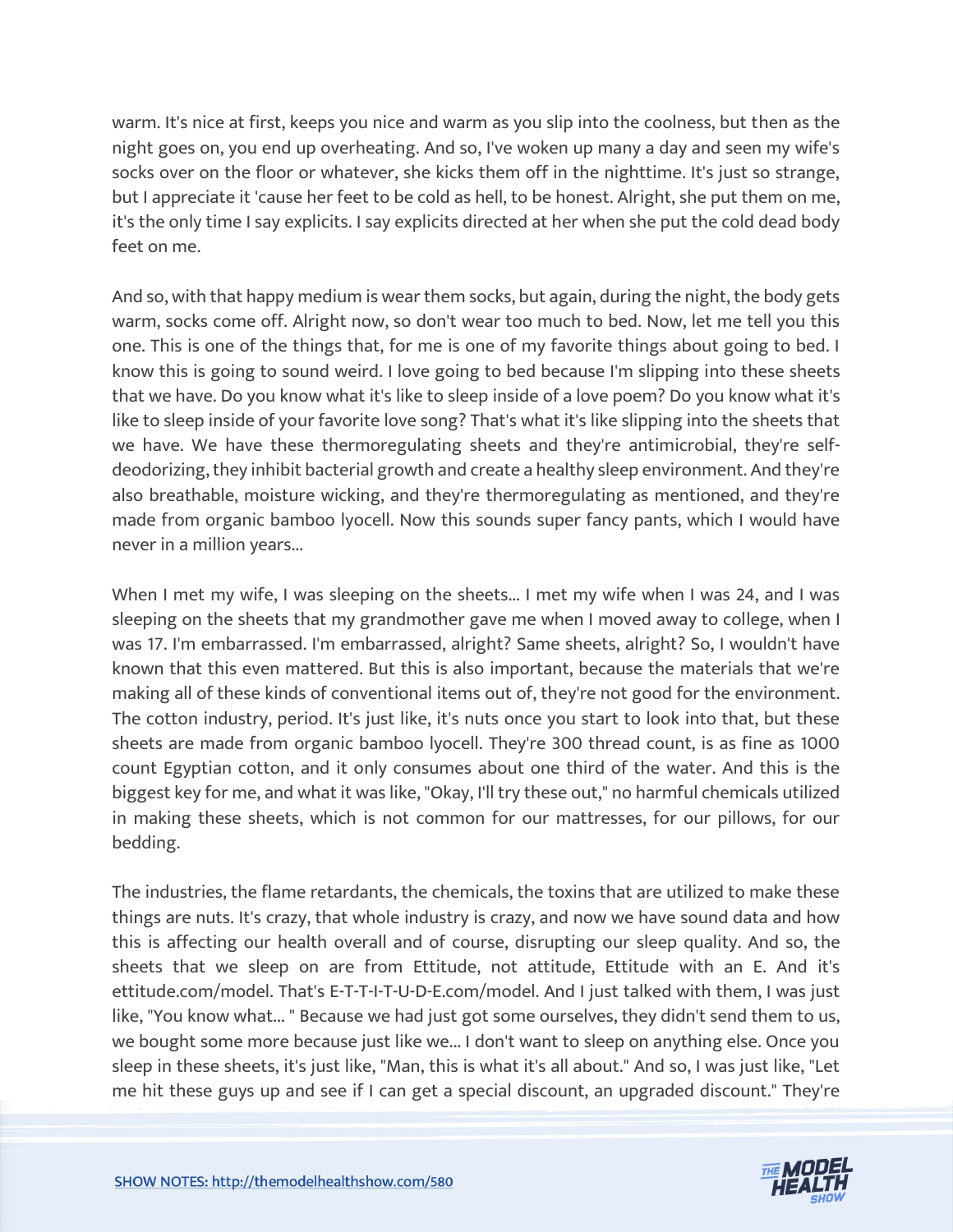giving 15% off, alright? 15% off. Use the code "MODEL15", go to ettitude.com/model, that's E-T-T-I-T-U-D-E.com/model. Use the code "MODEL15", get 15% off your first purchase.

There's no limit on their bed sets that you can get, the sheet sets, the pajamas, oh no, come on, they got the bamboo lyocell. Oh, my goodness, I'm telling you right now, you heard it here first. Silk Sonic is going to change their name to Bamboo Lyocell Sonic. I'm telling you now. Once they find out and get these on their body, that's what's going to happen. But here's also the thing that really just took it to another level. They have a 30-day sleep trial. So, you could sleep on them, dream on them for 30 days. If you don't absolutely love them, send them back, refund. You have nothing to lose, everything to gain as far as your sleep sanctuary, and upgrading your sleep environment, and creating that wonderful place that you love to slip into those sheets and get some great sleep at night. So again, go to ettitude.com/model, use the code "MODEL15". And in addition to this, as we're looking to optimize and support this natural process of thermoregulation, thermoregulation is the body's ability to adapt to its environment, and also again, our temperature is changing based on what time of day it is.

Another thing that we want to do is to avoid proactively elevating our core body temperature at night by exercising too late. That's one of the things that is... Me running a clinical practice, and people coming in they're dealing with sleep challenges, one of the consistent things that I would see is, of course they're working 9:00 to 5:00, or 10:00 to 6:00, whatever the case might be, and they're trying to get to their Brazilian Jujitsu class, and it's only like at... They only got a 8:00 PM class, and they're trying to get to bed at 10 o'clock, and they leave the class at 9:00, and they're trying to eat and just like, "Woah, that's the problem. That's why your sleep quality is so bad, that's why you're struggling to fall asleep. Is that you just finished rolling with people in your class and your cortisol is high, and your body temperature is too high," right? And so, we'll also talk about that one, the cortisol, in our next point here, but just understand that if we want to optimize our sleep... This isn't to say that you can't work out after work, but you've got to have some cushion there for the pushing.

You've got to have some cushion to make sure that... Give yourself at least, I recommend two hours. You can even do some supportive things, again, that we already covered to help to cool off the environment, alright? So, this is another thing to avoid if we can, and it's one of those things, it's just like a smoking gun, just very captain obvious, but it might not be if we're in it, because... And I've seen it again and again and again. Folks take this one piece of advice, after they found another way, they're just like, "Well, you know what, I'll just go to this other class, I'm going to shift my schedule. I'm not going to act like this is the only time in life that I can do this thing." And they stop working out so close to bedtime and their sleep improves, dramatically. Just from that one thing. Alright, so moving on, this is going to transition us over into number three of these five biggest mistakes that people are making that are destroying [our sleep quality today.](https://themodelhealthshow.com/sleep-mistakes/)

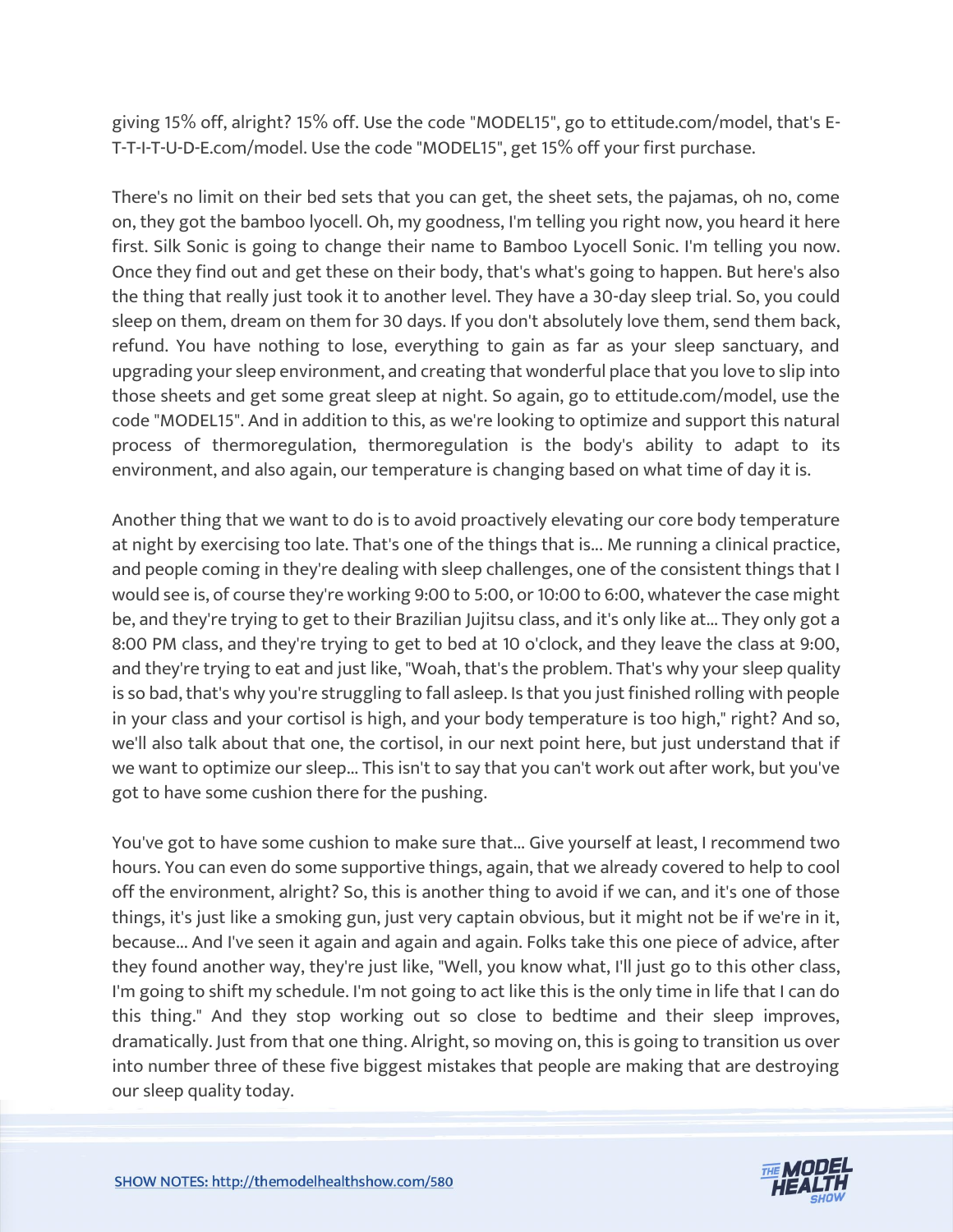Number three is, raising their cortisol too high in the evening. This is coupled with this 24-hour fitness phenomenon. We've got 24-hour gyms, I guess, they're trying to compete with the 24 hour drive-throughs. I don't know. But why do we need 24-hour gym. Alright? We're encouraging very abnormal behaviors, because I'm telling you this from experience, because I would utilize that. Alright, when I was in college, I would even play... I played in the Midnight Basketball League, and I'm not exaggerating. Alright, midnight, we get there like 11:30, and then we hoop at midnight. Crazy pants. It was fun, it was fun. My sleep was trash, I was accelerating my aging process, the list goes on and on, fun though. It's because it was a thing. I've also worked out late at night as well because it was open, and so... But not to say that, of course, people are going to be operating on different schedules, we have people who are night shift workers who we need and who are offering a valuable service during those times, emergency services, the list goes on and on, who should have access to these things.

But with the right education, you could find a way to optimize things no matter what our schedule is, but we also... That comes with a caveat that humans are not nocturnal. We are day walkers. Alright, we're day walkers, I'm not talking about Blade, alright? Shout out to the Marvel universe, Blade is coming. We're day walkers, and we might say, we're a night owl, this whole thing. You're not a now an owl, you in fact are not an owl. I dare you to hoo right now, and I know some people just hooed, okay, I hear you. It sounds like a human hooing to me. Alright? You're not a night wolf. You know, I'm a lone wolf, I'm a night owl, all those things. Cool, sounds cool. But in reality, your genes expect you to be sleeping when it's dark and to be up when the sun is out, alright?

Now, this operates on a spectrum, by the way, because there are people who have genetic tendencies towards sleeping shorter amounts of time and also being up later, so that's not to negate our uniqueness. Okay? This is not some black and white thing, alright? Because throughout our evolution also, there were times, of course, where there are people who were watching out, who were keeping an eye out in the evening for the rest of the village. Who is at the watch tower, but a very, very small part of the population? A very, very small part of the population. So, what we tend to do though, is that we habituate the behaviors of being up late at night, all the way back from our childhood. Or we're picking that up from our parents and that environment, we don't even know that we're doing this, and then we find ourselves in adulthood and we're just like, "Yeah, I've always been a night owl." Really?

I mean, as my mother told me, really? There's always a lineage to where the behavior got picked up, because truth is, our circadian timing system, we're talking about solar system association. And I don't want to be that guy just like taking the owl away from you, alright? If you're just like a night owl, that's your thing. I'm not here to try and take that away from you, [maybe that is your spirit animal. Alright? You can still stay true to that, maybe wear Drake](https://themodelhealthshow.com/sleep-mistakes/)'[s](https://themodelhealthshow.com/sleep-mistakes/) 

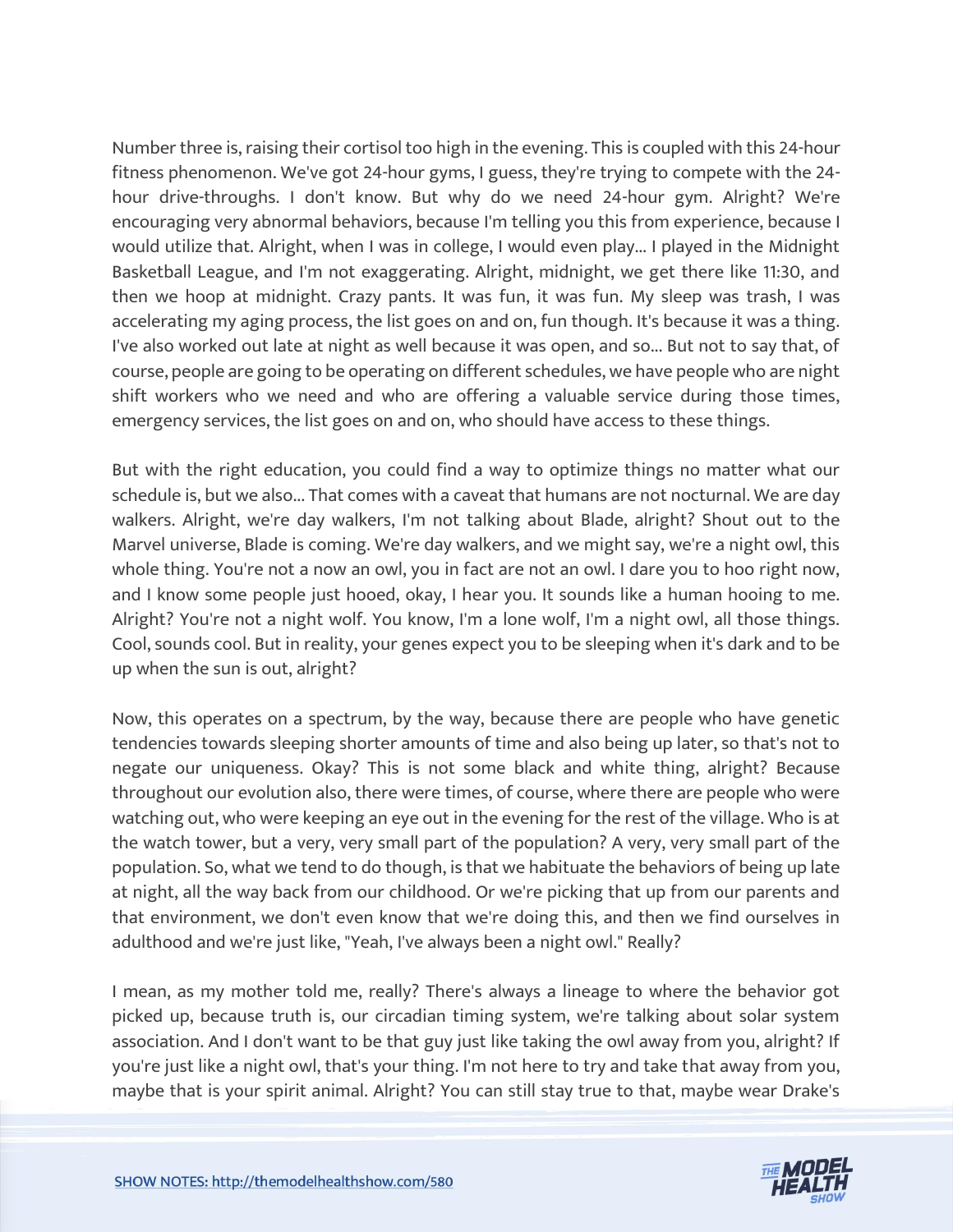clothes. You know, you got the Owl, the OVO, whatever, I get you. But I'm speaking to this huge issue going on in society, which is, we've created these abnormal conditions to where we're no longer allowing our bodies to be synced up with all of life, and it starts with having a good heart-to-heart and being honest about these scenarios and stacking conditions in our favorite. Not to say we can't stay up and kick it. Alright, because the aforementioned Silk Sonic, I was there, I was at the concert, and my wife took me to Vegas, very strange experience. Every time I've gone to Vegas, I was speaking at an event, so I never did Vegas stuff.

Alright, but she took me... She was like, "We're going. We're leaving LA, we're going to go to Vegas. LA is on some crazy... We're going to go to Vegas." Alright? So we went, Silk Sonic, everything started at 9:00 PM. Everything started in Vegas at 9:00 PM. No 7:00 PM, which I would have preferred, but everything is not... But I indulged, I did the thing. Of course, and there's the aftereffects. You know what I mean? And it was a wonderful experience, and these are things that we can engage in and take advantage of, but it's what are we doing consistently. So, raising our cortisol too high in the evening as a result of working out to late, but also stressing, stressing. Have you ever noticed a pattern of when you might have conflict with your significant other, a lot of folks have realized it, it tends to happen late at night before bed, what the...? Is going on there?

What happens is, there's a change taking place biologically, where we think we're... Again, we think we're so evolved, but we in many ways are just big adult babies. What happens when a kid is sleepy? Oh, they get cranky. The kid gets cranky. Not you. Not you adult. The kid gets cranky. No, we do too, okay? It's called being tangry. Tangry, tired and angry. You've heard of hangry, there's also tangry. Tired and angry or irritable. Alright? And this is... Again, it's one of those things that just as the day goes on, and these biological processes start to shift from even our serotonin production is shifting. Our serotonin is just kind of feel-good neurotransmitter, good vibes. We're getting melatonin. Serotonin is the precursor to making melatonin, which is just kind of glorified sleep relating hormone, but it's so much bigger than that, of course, as we know, because it's regulating our sleep cycle, and cycles happening during the day, melatonin is critical in that.

And so, with the diminishing serotonin, with changes with cortisol shifting, our insulin sensitivity's changing in the evening, these are all ingredients that can make us a little bit more irritable, where we find ourselves being a little bit picky or picking at somebody that we love, alright? So, maybe you've noticed it. So, we might manufacture our own stress in the evening, or of course, life stress just in general can elevate our cortisol in the evening, so stress is one of those things. This is another cultural phenomenon that we see people that are stressed, they don't have as high-quality sleep as they would like, as well, stress can create disruption with our sleep, because cortisol in many ways, is the antithesis of melatonin. They're kind of

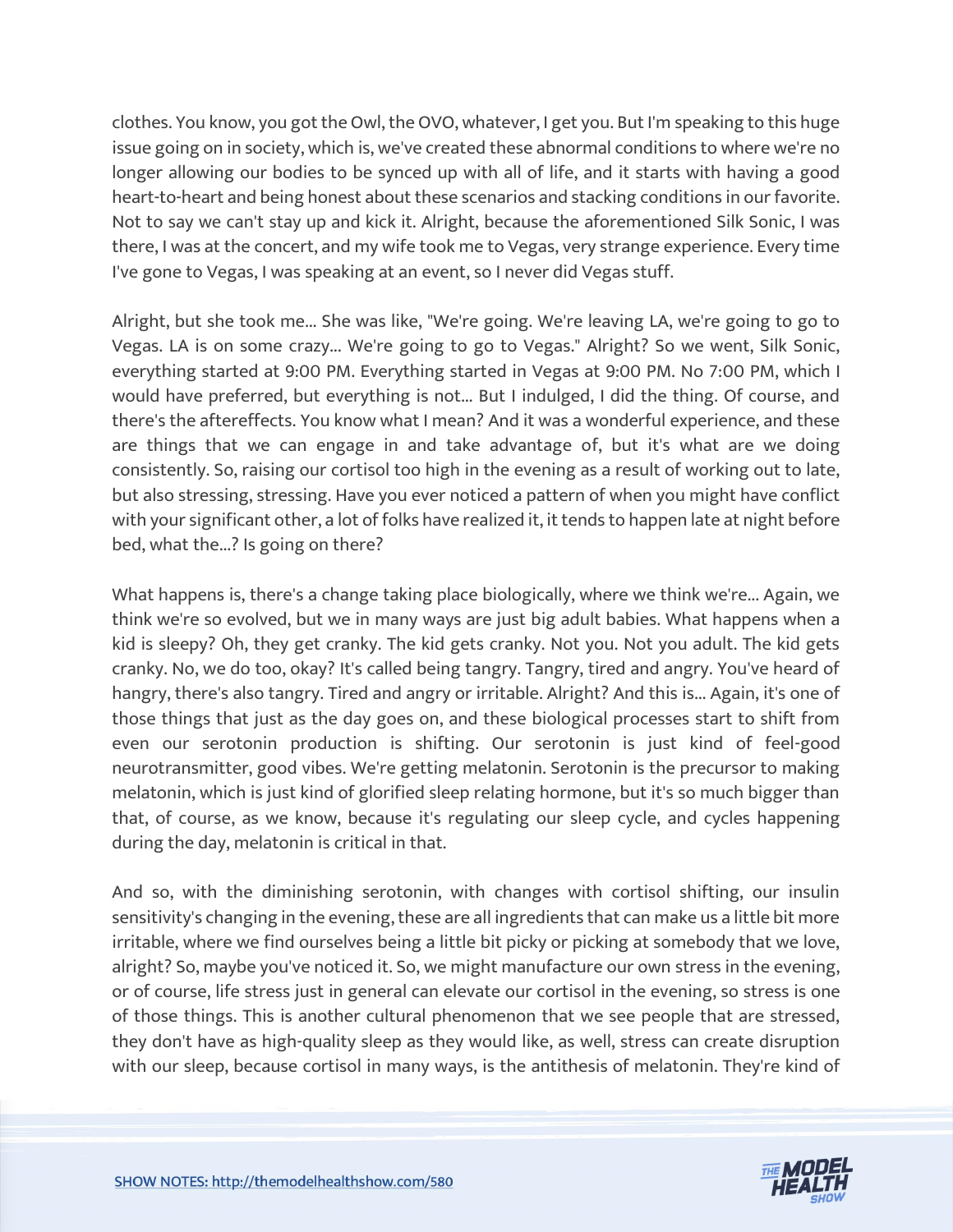like Batman and the Joker. But I don't want to villainize cortisol, by the way, cortisol is not a bad guy, so let me not even use that analogy.

It's just kind of like two sides of the same coin. They're both needed, they both work together in a strange way, but you can only have one side up at a time. So, if cortisol is getting driven up, it's definitely not going to allow melatonin to function in its optimal place. Alright? So, that's one of them. Also, television, of course, watching things that might excite your body, even of course, being on the Internet as well, Instagram, things that might agitate and excite your system. You might be sleepy, but if you're staring and watching what... I don't know, Fast and Furious 9. Apparently 10's coming. Alright? 10's coming. 9, not good, not good. I don't know if you saw it, but if you didn't see it yet, make sure to not see it, because you would just want to be like, "I can't get this time back." Alright, now I'm a fan, I'm a fan of the Fast and Furious franchise. Alright, there's a lot of F's there. I'm a fan. Alright? Super respect.

Love the franchise. 9, lost its way. It lost its way. Alright? They had a Fiero in space, alright? Spoiler alert. They had a really old, crappy car in outer space driving that bad boy. Driven by Ludacris and Tyrese. Yes, they strapped some massive rockets to a Pontiac Fiero, and they found themselves in outer space. Dude, how did they... From gritty street level to like... Let me stop. So, but watching that can still excite parts of your brain, even if you're tired. It's like firing, because also we have mirror neurons that are mirroring and watching, and even simulating us being the person that's doing that stupid behavior, which is driving... Somehow finding this Pontiac Fiero with these giant rockets in outer space, okay? And I'm in the car, okay? Very strange. That's probably why I was mad at myself for watching it, 'cause I was mad at myself for being in space with these guys. Which would probably be really cool, if it was a real thing, that'd be a pretty cool story, you know?

So, me and Luda, Tyrese were hanging out in outer space... Never mind. Alright, so television, so be mindful even what you're watching before bed. For some people, again, if stress is an issue for you and cortisol, you have abnormal cortisol rhythm. Alright, so another one that's often widely looked over, that I highlighted in Sleep Smarter, because specifically for me, this is one of the biggest eye-opening moments, when I was spending all that time in research and experimentation, and also of course, working with clients over that time. But this is from research presented by Deacon University in Australia, and this was looking at how eating a meal impacts your cortisol levels, alright? So, this is a really interesting phenomenon for us to all just kind of take in for a moment, that eating food is actually a physiological stressor to the body. Alright? Now, this does not mean that it's bad. That's the whole thing about this black and white stress is bad. It's not, stress is wonderful. And we need stress in order to grow and to live. Every single moment, every cell in our body is experiencing stress, and adapting to that stress. Every second. Just going from the outer space thing to gravity, here on earth.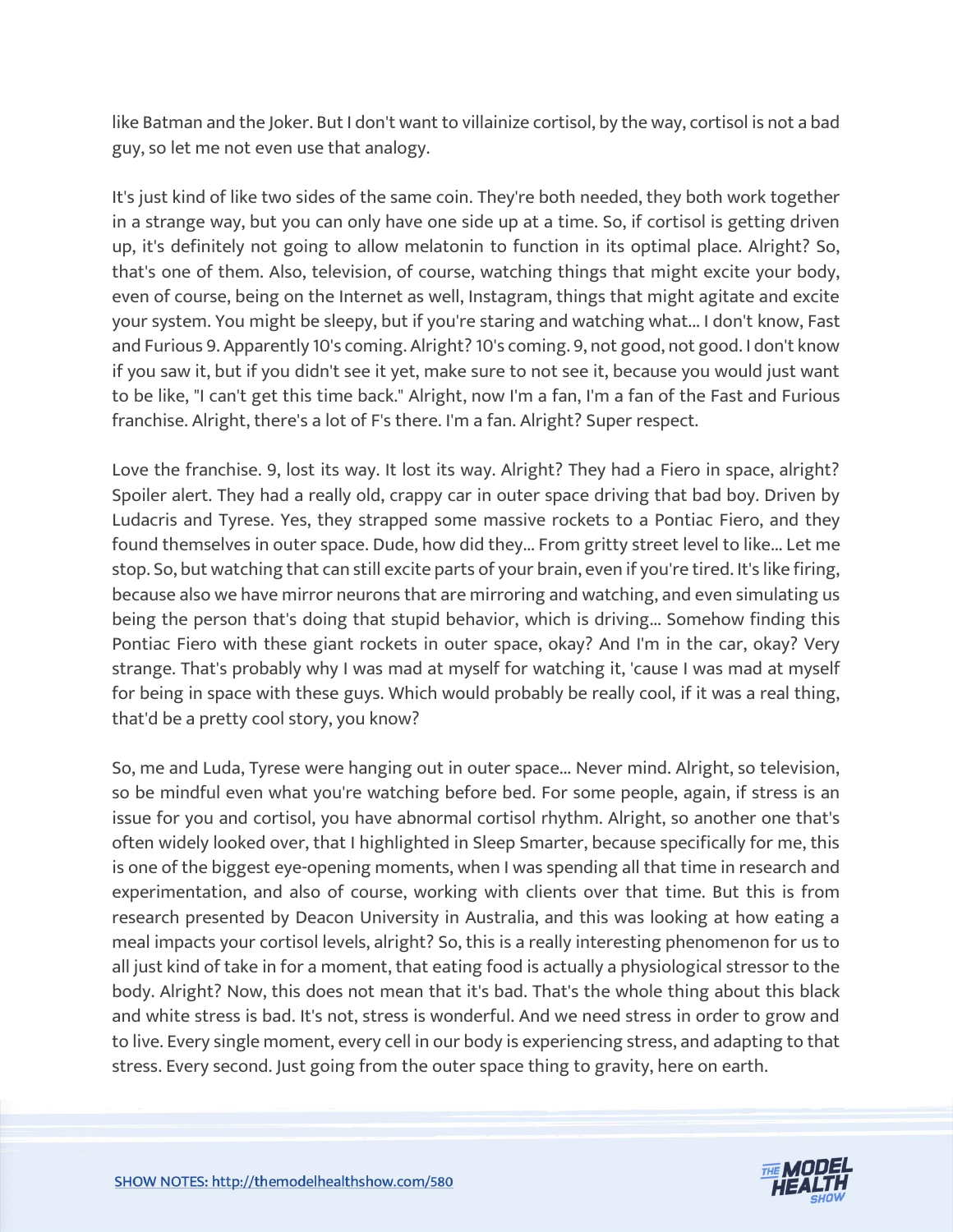Gravity is trying to crush us. It's trying to kill us. But we have persevered. Our cells, our bodies have adapted to this gravity. Right? So, every cell in our body is constantly placed under stress, and whether it's environmental inputs, inputs from our psychology, stressing ourselves, stress is always happening. It's not that stress is bad. But it's that ebb and flow, being able to have the stressor and the adaptation. And so, eating a meal is stressful, because it's such a big undertaking. You're taking stuff from the external world, and you're putting it into your body, and your body has to then turn that into human tissue. That's not an easy job. If you were given that job on... I just get you like, "Here, I'm going to give you this job to turn this... " I'll go back to the avocado example, turn this avocado into some elbow cells. Alright? Here you go. Figure it out. You can't. Like, that's impossible. That's just not how we're wired up.

There's a level of miraculous behavior that the body is undertaking, that we have no idea the magnitude of how incredible it is. We're turning food, external things, into human tissue. Wow. Really, really cool. But also turning it into energy and being able to then utilize that energy or store the energy, and all these other things that have to take place when we eat something. This is why research has indicated that our cortisol goes up when we eat a meal. And that's okay, but it's just a small amount. It's just a tiny amount. But there is a catch here, there's a catch, where it becomes a big amount, and this is where we get into the domain that this could be disrupting our sleep. Again, research presented by Deacon University in Australia showed that after consuming a meal, overweight individuals secreted radically higher levels of the stress hormone cortisol. People with a healthy weight showed about a 5% increase in cortisol levels after consuming a meal. Alright? That's in that range of norm.

While overweight and obese individuals, cortisol levels increased by a whopping 51%. There was a significantly higher amount of stress that was induced on the body when it's in a state of being overweight or obese and handling this food that's coming into the body, this entity coming into the body, that it then has to sort out and process. Now, why does this matter with that high cortisol response, translates to number one, higher blood sugar. This goes hand-inhand, this is why it becomes a vicious circle and so difficult to reverse when we're doing the same behaviors and not addressing the underlying causes that... This stress from just eating a meal, but the quality of the meal matters, the state of wellness as far as sleep matters, of movement matters, of stress matters, all these things matter to help to fix this. But if we're just looking at in terms of like cut calories, try lose weight, lose weight, not understanding, when I'm eating a meal, I'm trying to lose weight, but it's dramatically increasing my cortisol levels, which is then dis-regulating my blood sugar. We're now getting to the heart of the matter.

Also, those high cortisol levels translate to lower insulin sensitivity, increased levels of inflammation, keeping the cycle of inflammation going. Because when we venture into a state [of obesity, our fat cells are essentially chronically emitting a stress signal that is then inducing](https://themodelhealthshow.com/sleep-mistakes/)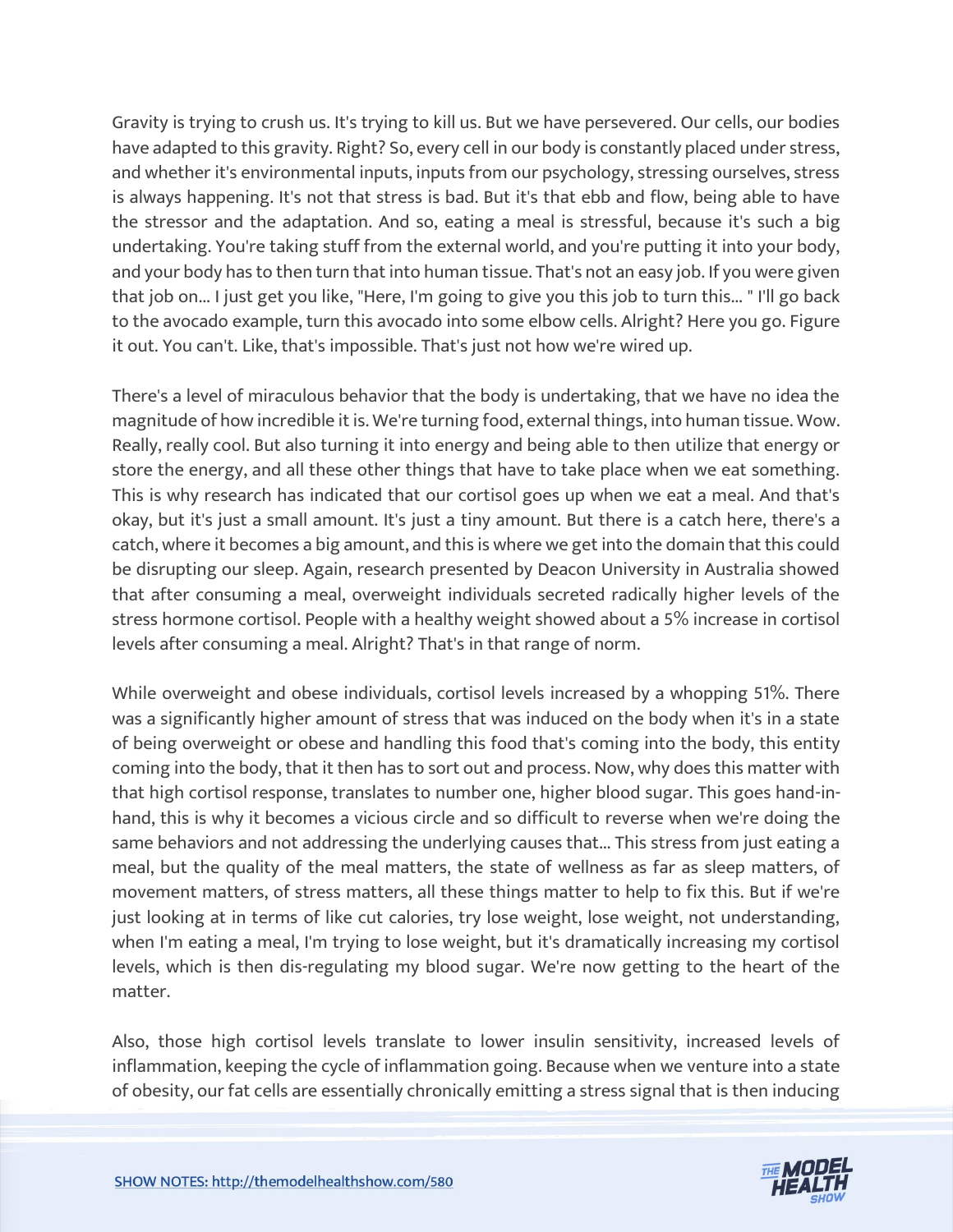the activity of our immune system, because it's just like a stressful event with the fat cell trying to hang on to so much energy that it was not really designed to have, and this has become a normalized phenomenon in our culture today, that is anything but, alright? The human body is incredibly resilient, we're adapting, we can adapt, we can adapt, but what that does is it just brings on all manner of chronic diseases come along with that state of obesity. That state of obesity and abnormal metabolic health, this is tied to nine of the 10 leading causes of death in our world. So, whether it's from heart disease, from diabetes, from liver disease, the list goes on and on, all of that morbidity skyrockets when we venture into obesity because of the impact blood sugar has. Blood sugar dysregulation/obesity, because it just really creates such a more difficult medium for the human body to operate in.

And so, I want to bring this one up here as one of the ways that we might be elevating our cortisol too high in the evening. And so, this gives a little bit of credence to the tenet of not eating too close to bedtime. This is where it actually has... This isn't about like, "You're not going to burn the calories," that kind of thing. The human body is still doing its thing when you're sleeping as far as calorie burn and that whole thing, and actually during sleep is... The end point for caloric energy leaving your body is through breathing, you lose quite a bit while you're just sleeping, but of course, we have to have the first dominos to be knocked over, but metabolism doesn't just stop because you're asleep, alright, but more so it's what it does to your hormones, and that's what we need to be mindful of. So, especially if we're venturing into a state where we're trying to... We want to lose some weight, we're overweight or obese, we want to be mindful to give ourselves ideally at least just two hours before bed, to give our body some time for that cortisol to retch it back down.

Alright now, my friend who I mentioned, who inspired this episode of instead of sleeping smarter, they're sleeping dumb AF, also another corporate here that could be elevating our cortisol in the evening. She just underwent a surgery where that required her to be on a certain medication and that might be a corporate behind some abnormalities taking place with our sleep quality. Medications are one of the most overlooked areas because again, it was just like, all this medication does is one thing, no its operating in a body that's hyper-connected, everything's connected.

There's no such thing as a side effect, there's a direct effect. And so, one of those consistent things that take place with a lot of even pain management medications, is creating disruption because it's going to inherently impact our liver function that's responsible for drug metabolism, our brain function. They're creating disruption to our endocrine system, the hormones that are communicating between the cells of our bodies about what's going on, our nervous system, it's communicating between the cells of our body as to what's going on here. It can throw a little bit of a curve ball in there, that can result in some abnormal sleep, so [medications. So, we might want to venture, part of us healing our sleep quality and reducing](https://themodelhealthshow.com/sleep-mistakes/) 

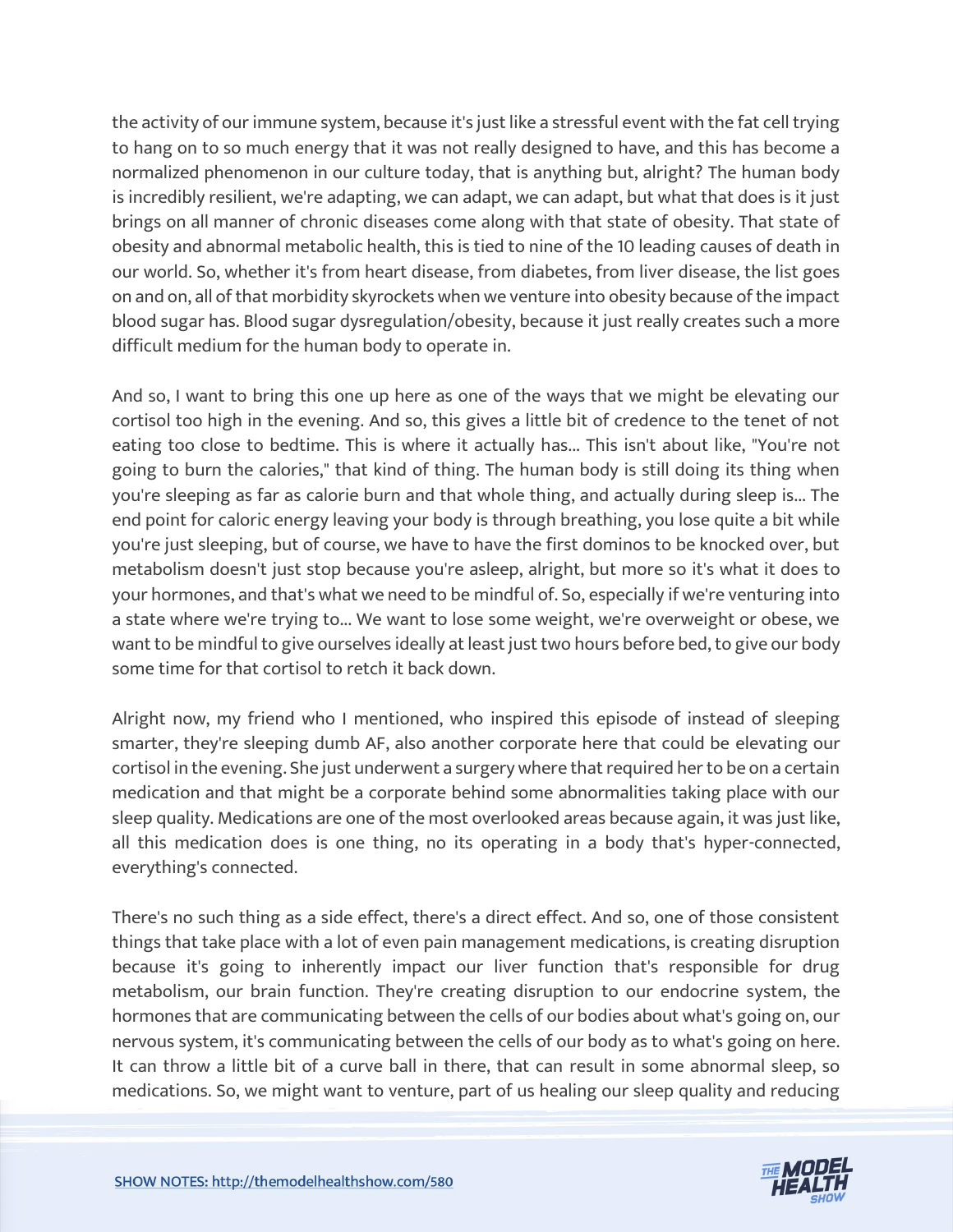our cortisol in the evening, is putting a target on the board if we can, to get off of the medication along with our doctors and not have that to be that curve ball that we're constantly trying to hit.

Alright, so that's number three here on a list of these five biggest mistakes that folks are making when trying to get a good night sleep, and we're going to move on to number four. Number four, biggest mistake is not getting natural light in the morning, one of the biggest takeaways from sleep smarter is that a great night of sleep starts the moment you wake up in the morning. We tend to associate sleep with just all the night-time-related stuff, but truly, we're trying to sync up and set that circadian rhythm back on track again. And this starts with... Again, just looking at human evolution, getting access to natural light, to sun exposure. And here's why these matters, as the data indicates, getting exposure to sunlight in the morning prompts the release of notable wakefulness/daytime hormones and neurotransmitters.

So, it sets the pace starting to get that timing system back on track. Sunlight appears to cue special areas within the retina that cues the release of serotonin. And so, serotonin is this kind of glorified dual neurotransmitter/hormone as this feel-good neurotransmitter. And so, so many processes branch off from that associated with daytime, with sun exposure, but here's the key, serotonin is the precursor for making melatonin, it's kind of like the opening act. And then we got the main attraction, which happens in the evening. Shout out to Coachella, the main attraction, which is going to be melatonin, we need serotonin in order to build it.

Also, human skin itself, just getting sunlight on our skin, human skin has an inherent serotonergic system that appears to be capable of generating serotonin. Just getting that warm energy on our bodies promotes the production of serotonin. Now, where do we see this in the data? I want to call out and look at a population... This is why I talked about even insomniacs, people who are dealing with significant sleep struggles and the impact that we can have just optimizing temperature. But another group who is well noted to have sleep troubles is in the elderly, sleep quality tends to deteriorate in the elderly. But recent data indicates that this practice of getting natural light exposure in the morning can improve things for this age bracket as well. A study published in 2017 titled, "Effect of natural sunlight on sleep problems and sleep quality of the elderly staying in the nursing home", found that exposure to direct sunlight between the hours of 8:00 AM and 10:00 AM for five days was effective in increasing the study participants sleep quality scores. And so, this is one of the most popular quantified sleep quantifying sleep score systems that's taking in sleep latency, sleep time, sleep efficiency, all those things into factor, into a number. And they found that their sleep scores improved just by this one practice, just by getting some early morning sun exposure.

But the study also noted that this is not something that's common. Are elderly population [finding their selves in these situations? They](https://themodelhealthshow.com/sleep-mistakes/)'[re not encouraged to get outside in the morning,](https://themodelhealthshow.com/sleep-mistakes/) 

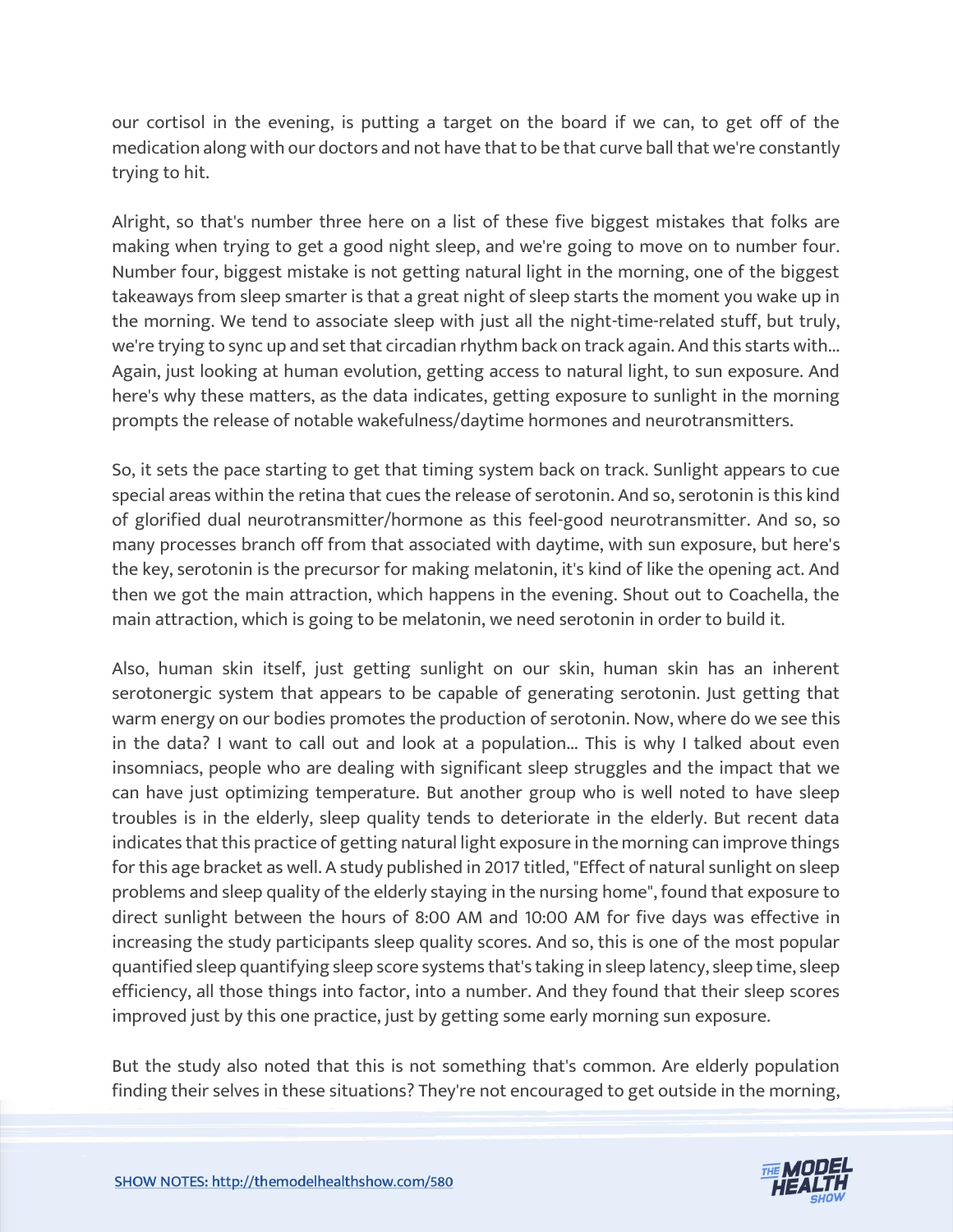you're in this kind of habitual... In some instances, is like a prison state where you got to abide by certain standards and structures. But one of the things that's overlooked is just sleep qualities and just abnormal just because. It's because we've become so abnormal in our inputs. And so how can we utilize this for ourselves? Not just for ourselves but the people that we care about, for our children, for our grandparents, these are things that need to be re-encouraged because these are things we once did forever, forever, forever. But today, to become the exception and not the rule for many people. Now, one other really cool thing about this and why I want to specifically target this one and looking at just how much getting natural light in the morning can impact our sleep quality, research published in the journal Innovations and Clinical Neuroscience found an additional bonus here with getting early morning sunlight. Exposure to sunlight significantly decreased cortisol later in the day. So, getting sun exposure in the morning decrease cortisol later in the day compared to being exposed to dim light during the day.

So, getting that sun exposure in the morning versus getting dim light exposure in the morning, artificial dim light, decreased cortisol in the evening. We know that cortisol is an enemy in a sense, I use that word lightly, but it is a deterrent for high quality sleep. So, the research has indicated that by getting more exposure to sunlight, you set the tempo for a normal cortisol rhythm and a normal melatonin rhythm as well. And that's what it's really about, it's setting the pace, getting an optimal cortisol rhythm going. Because the way that our biology is wired up, cortisol should be elevating naturally in the morning. Again, it's not that cortisol is bad, it's a daytime vibe, it's a daytime related hormone. And it's really that get up and go, and cortisol has so many wonderful benefits as well, even like with our thyroid function. Cortisol is key in that. So again, with our metabolism, cortisol matters, and so we should have a natural rise, but then it should gradually decline as the day goes on and bottom in the evening in association with the rise in melatonin. So how can we help to reset that cortisol rhythm? Get some early morning sunlight.

How can we reset that cortisol rhythm? Get some exercise in the morning. That's when we need to get it. This doesn't mean we can't work out after work but get in a little bit of time in the morning to reset that cortisol rhythm. This is another tactic that I would use in my clinical practice, was getting folks to do just even five minutes of exercise in the morning to get that cortisol secretions. Because what we would call them clinically, and of course, being able to test and look at hormone panels, we call them tired and wired. Alright, so this means they were tired in the morning and wired up in the evening. So, they were trying to get some sleep. They just tend to be up, "I'm up, right, I'm up." And in the morning dragging to get out of bed because that cortisol rhythm was sometimes flipped, but often times just a little bit out of sync, and so helping to reset that cortisol rhythm, one of those tactics, getting early morning sun exposure, another one, getting some early morning exercise. Again, just even five minutes, so you can [go for a power walking outside, do a little bit of power yoga, whatever the case is, jump on a](https://themodelhealthshow.com/sleep-mistakes/) 

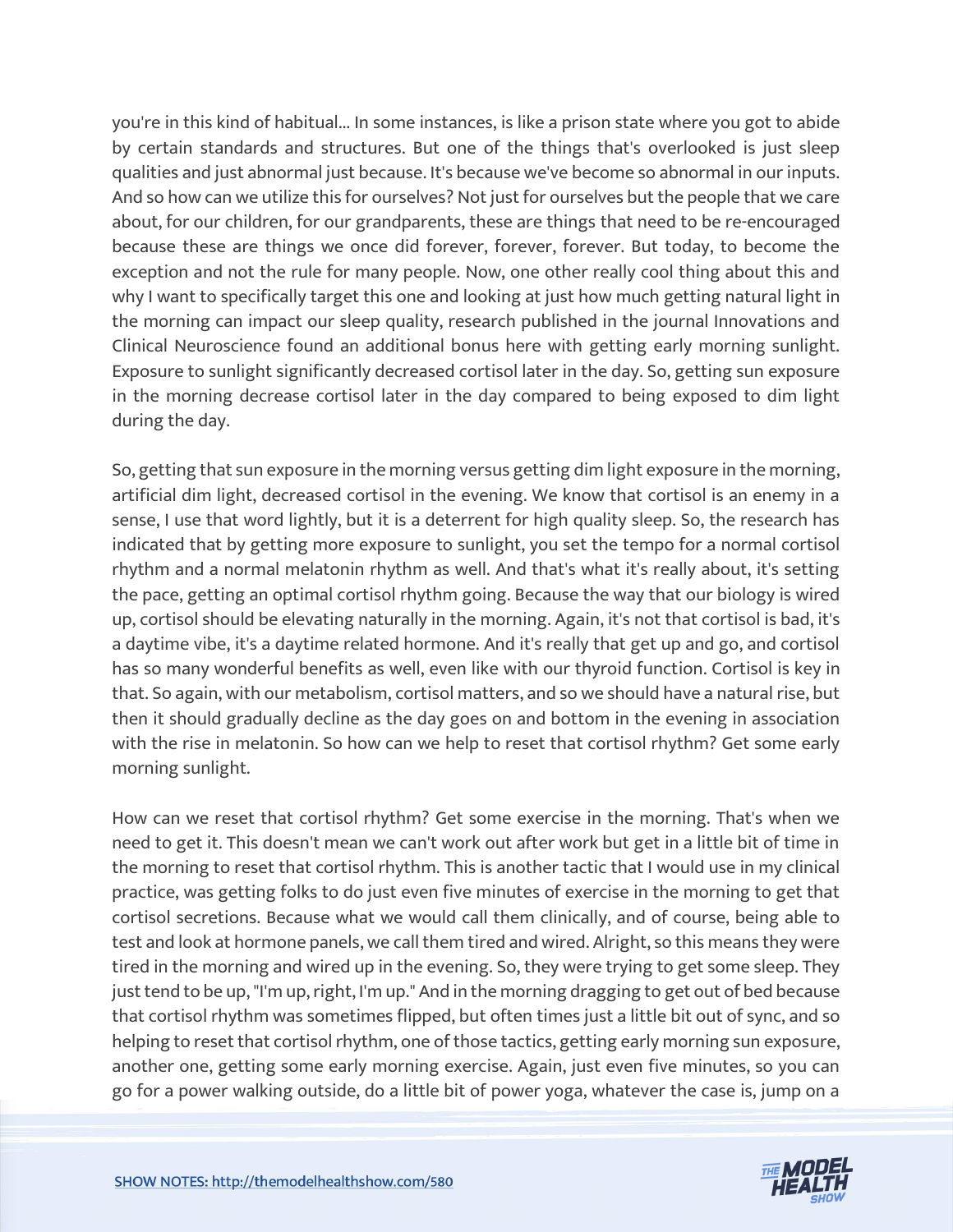mini trampoline, do some Tabata, whatever, and even you can stack these habits, you can do both at the same time, you can get some early morning sunlight and do that little bit of exercise together that's going to help you to sleep better in the evening.

Alright, so some power tips here for this particular portion is that our body clock is the most responsive to sunlight in the morning, is between the hours of 6:00 AM and 8:30 AM. This is going to change depending... Because we invoke this day light savings time phenomena here in our country, 48 of the 50 states do this, and so this is going to teeter back and forth very wrongly, by the way, let's just be clear on that, we should not just be haphazardly changing our clocks as a society twice a year, it's bananas that this is even a thing. And we did an episode dedicated to this that we'll put into the show notes because now we have some new legislation, it's already passed the Senate, the Sunshine Protection Act. There's some big flaws in it, the intention is cool, but we got to talk about that because we could end up in a situation where... And the shortest day of the year as of now, in New York City, for example, where it's not a place where they're getting more sunlight than other places. If you live in Arizona or something like that, or Texas, you're going to get more sunlight during different parts of the year. But New York is higher up there, and the shortest day of the year is going to be December 21st. And on December 21st, currently, as things are now, where we have day light savings and we switch back to standard time, the sun is rising around 7:30 AM on the shortest day of the year.

If we stick to this legislation that's passed and it passes through the whole shebang and it becomes a societal norm, when we no longer change the clocks, which is a good thing, but we stay on daylight savings time, from now on, on the shortest day of the year in New York City, the sun isn't going to rise until 8:30 AM. What? That's bananas and pajamas. So again, people, we dive in because there are pros and cons to analyze, of course, 'cause we're going to have more light in the evening afterward that whole thing, but that's a social construct and not what our biology... What's best for our biology, we require, as we've covered, sun exposure in the morning, we require that and less light in the evening, so we have to take these pieces into consideration, definitely check out that episode for more on that, but bottom line here is our bodies and optimizing this cortisol rhythm, melatonin, it is most responsible to early morning sunlight. And so, if you can get some sunlight, some sun exposure during that first couple of hour window, we'll just say two-hour window of when the sun comes up, that's going to be ideal to set the pace for your system. And also, another power tip here is, helping to sync up this suprachiasmatic Nucleus is the sunlight coming in through our retina.

I'm not saying stare at the sun. Alright, that's not what I'm saying, just the ambient light in your environment, but you're not even going to pick that up if you rocking the sunglasses. Alright, we got to ease up on the sunglasses. And this is not to say you can't look cute, you can't do the sunglasses or that it could be too much sun, of course, but that tends to happen later in the day by the way, the sun tends to be [a little bit more aggressive once we get to the afternoon](https://themodelhealthshow.com/sleep-mistakes/) 

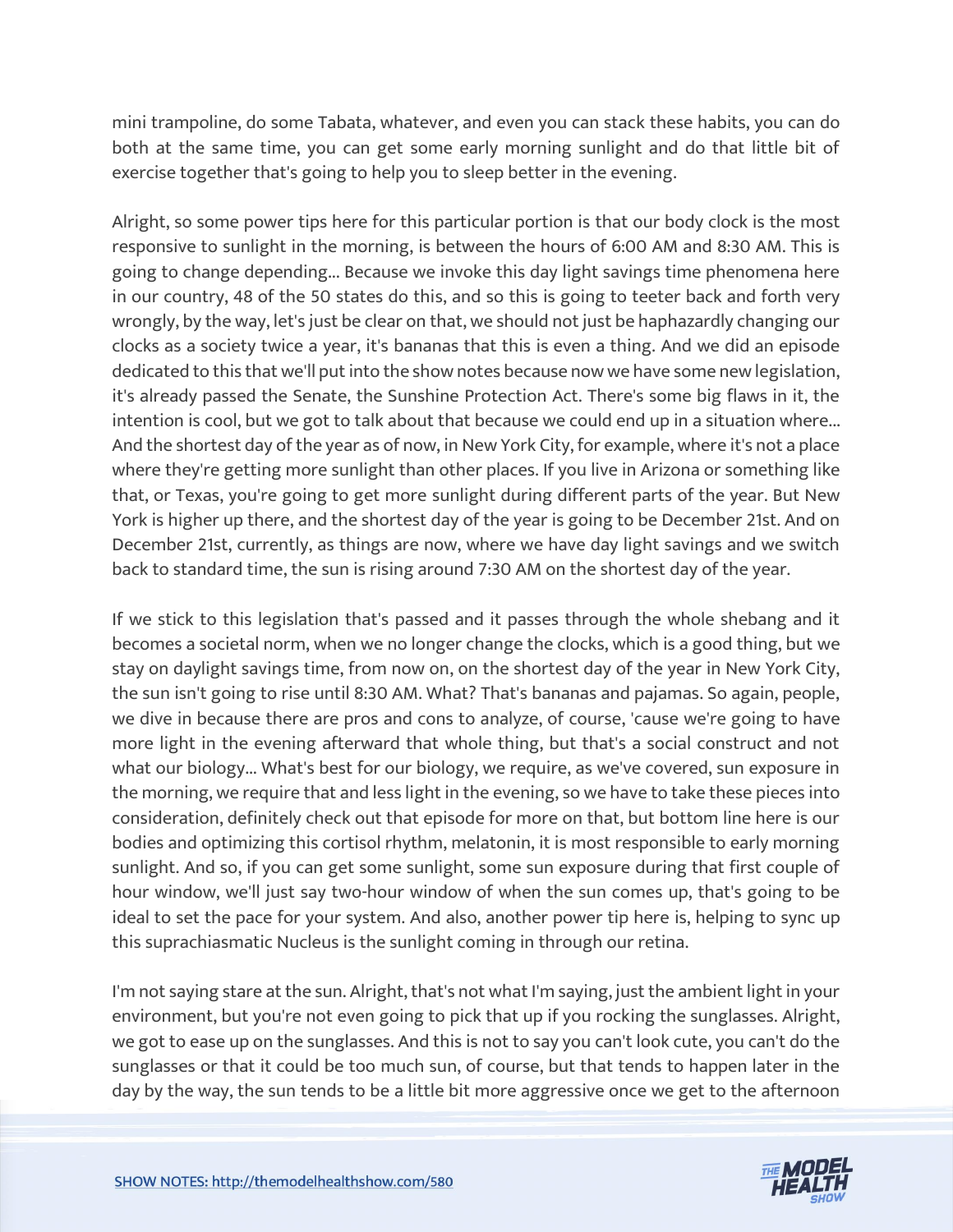period, but during the early morning, you don't need to wake up and throw on sunglasses and go out the house, come on, you're throwing off and again, your body's association with the light in your environment is throwing off the opportunity to get things set in a nice rhythm, not a hit against using your sunglasses or having some nice sunglasses. I'm not trying to take that from you, but as Mike Posner said, "You think you're cooler than me." I'm just kidding, I'm just kidding, it's all good. We can utilize the sunglasses in appropriate times, but also have some time where you're not covering your eyes in darkness during the day, alright. Let some of that ambient light in to get things synced up.

And also finally here, just because we might have these cognitive arguments coming up, "Well, I can't get sunlight in the morning." Where there's a will, there's a thousand ways. Find a way to work it in. This might be maybe you go to work, and you get up and you immediately... Or at work, maybe 90 minutes into your shift or whatever, you get out and get some sunlight. Or 90 minutes into starting your day, when you get to work, maybe take a break early. Or whatever the case might be, maybe there's a place in your office building that you can go and you can get some ambient sunlight coming into the room. Now, this is getting into a conversation too about sunlight coming through the windows versus natural sunlight on your skin. That's a whole conversation in and of itself, and I do talk about that in Sleep Smarter, but bottom line is, number one, just getting some natural sunlight in the environment that you are is going to be super helpful. So, we just want to start there, and then we can look at perfection in another time, but make this a mandate, within the first two hours of the sun coming up, get at least just 15 minutes of sunlight, natural light, preferably on your skin, outside, but if not allowing some in, ambient light, opening up the windows, just let the sunlight do it's magical thing.

Alright, I'm going to move on. Now we're at number five here on the five biggest mistakes that people make when trying to get a good night sleep, and number five is eating and drinking things that screw up your sleep quality. In addition, not eating and drinking things that improve your sleep quality, that are required to make your sleep-related hormones and neurotransmitters. So first, eating and drinking things that screw up your sleep. Number one, this is nuts, a six-month study conducted by scientists at the University of Copenhagen, found that the consumption of added sugar and sugar sweetened beverages can lead to an objective loss of one hour worth of sleep each night. Sugar, sugar, sugar can just tear your sleep apart. An objective, this means that they're monitoring this using technology, they're seeing that people might even think, for example, they might think they got seven hours of sleep, but they actually got six... Objectively measuring they lost an hour because of the sugar consumption, the sugar being alive and well operating in their blood stream, alright. So specifically, I noted, added sugar is a major disruptor of our sleep quality. So please understand that sugar can literally steal some of the sweetness away from your sleep quality. So, we want to be mindful of that.

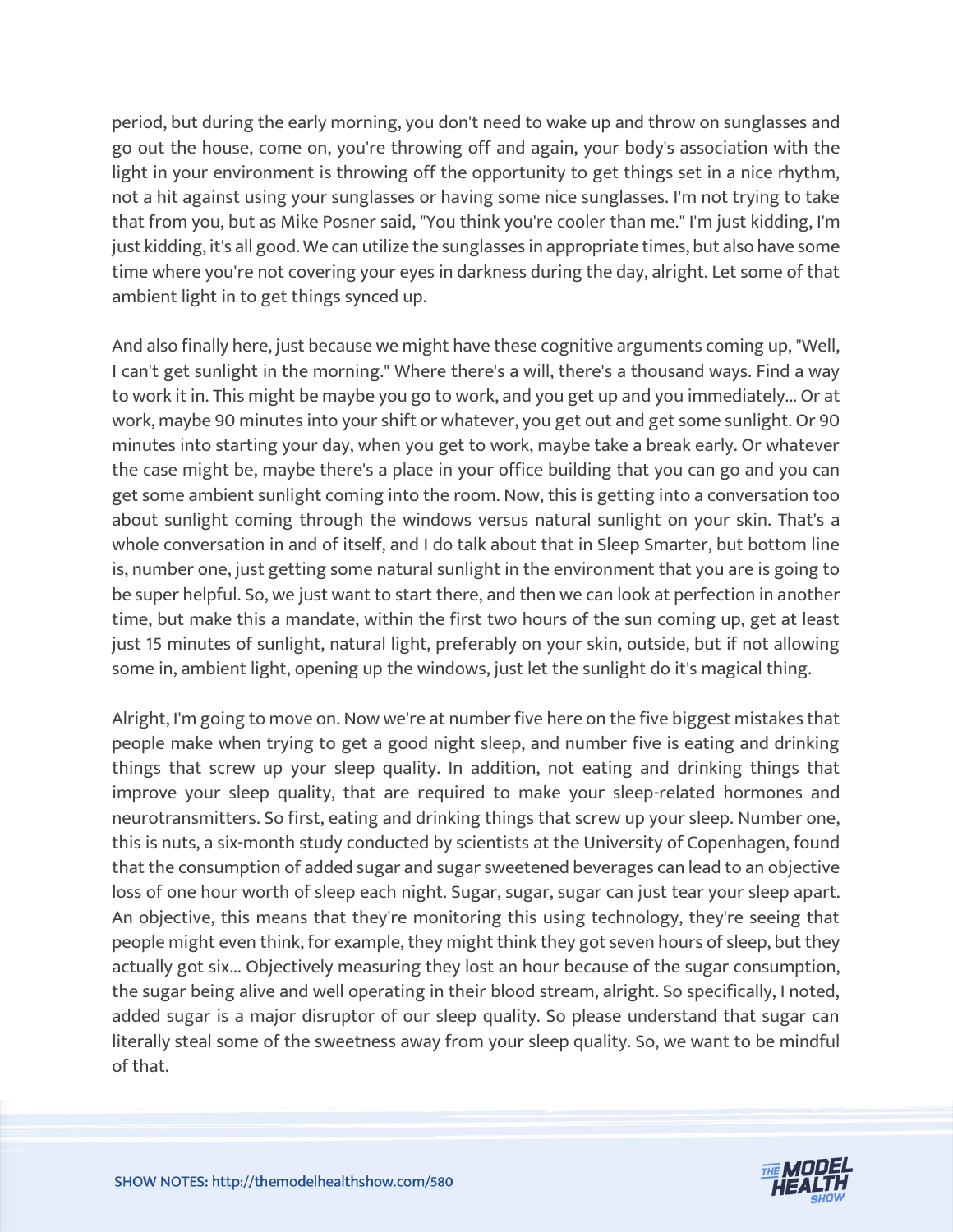Also, a recent meta-analysis affirmed that drinking alcohol close to bedtime does in fact help some people fall asleep faster. Alright, facts, but there's a huge catch-22 here because data cited in the peer-reviewed journal, JMIR Mental Health, found that even one alcoholic beverage close to bedtime can significantly impair sleep quality. Moderate alcohol consumption was found to lower restorative sleep quality by 24% with high alcohol intake damaging sleep by nearly 40%. Now, a hangover isn't just from alcohol alone, it's also detrimental to your sleep cycles. That's what the real phenomenon when we talk about a hangover, we just think it's just the alcohol is just like, whatever, but it's because it's damaging our sleep, that's why we're experiencing the hangover, most notably are REM sleep, which is where a lot of our memory processing takes place, where things get converted to our short-term memory. Have you ever, or do you know somebody that's ever drank, and they don't remember what happened? It's because of their REM sleep being damaged, the architecture of their sleep is damaged, and so they just can't... It just didn't get filed away. And so, keeping this in mind, so it's called a REM rebound effect, by the way. So, what can we do here? We want to if we can. Avoid drinking too close to bedtime.

Give yourself an alcohol curfew. Give yourself a little bit of time for your body to process, 'cause your body actually processes alcohol... We all have a different alcohol metabolism, but relatively quickly, because it can't store it. So, energy shifts over, your body immediately takes priority to utilize that alcohol because it can't be stored. Alright? So, it'll switch over from using your stored body fat, by the way, and start using alcoholic that comes in. Alright, so give your body a little bit of time. Have a curfew with that. Now, for some people, their alcohol metabolism overall is such that they probably want to completely avoid drinking alcohol in the evening, and this is just to be mindful of yourself and your unique metabolism. If you've been struggling with sleep and you've been known to have a glass of wine in the evening and find that maybe your metabolism is changing, and you're having a more difficult time losing weight, or having energy in the morning, whatever it might be, cognitive stuff, just pay attention. Maybe this might be the thing to ease up on.

Alright. Just so you have that in your back pocket. Not to villainize it, but it's definitely, again, as Dr. Daniel Amen said, "Alcohol is not a health food." Alright? We could get into, "Oh, we got the Resveratrol, we got this and that." But in reality, this does damage our sleep architecture, and it does have some detrimental impacts on our brain, the list goes on and on. But again, it's socially acceptable. It's one of those things that is just like... So many people die as a result of alcohol, but it's just like, "Uh, not me." And so many people have had traumatic experiences, growing up, or with a family member, with themselves, and yet it's just one of those things that we just continue to turn a blind eye to. And we have to be far more, at least responsible in our intake of this very powerful psychoactive substance. So, utilize an alcohol curfew. In some instances, avoid it overall. And also, we can assist that process in the evening by simply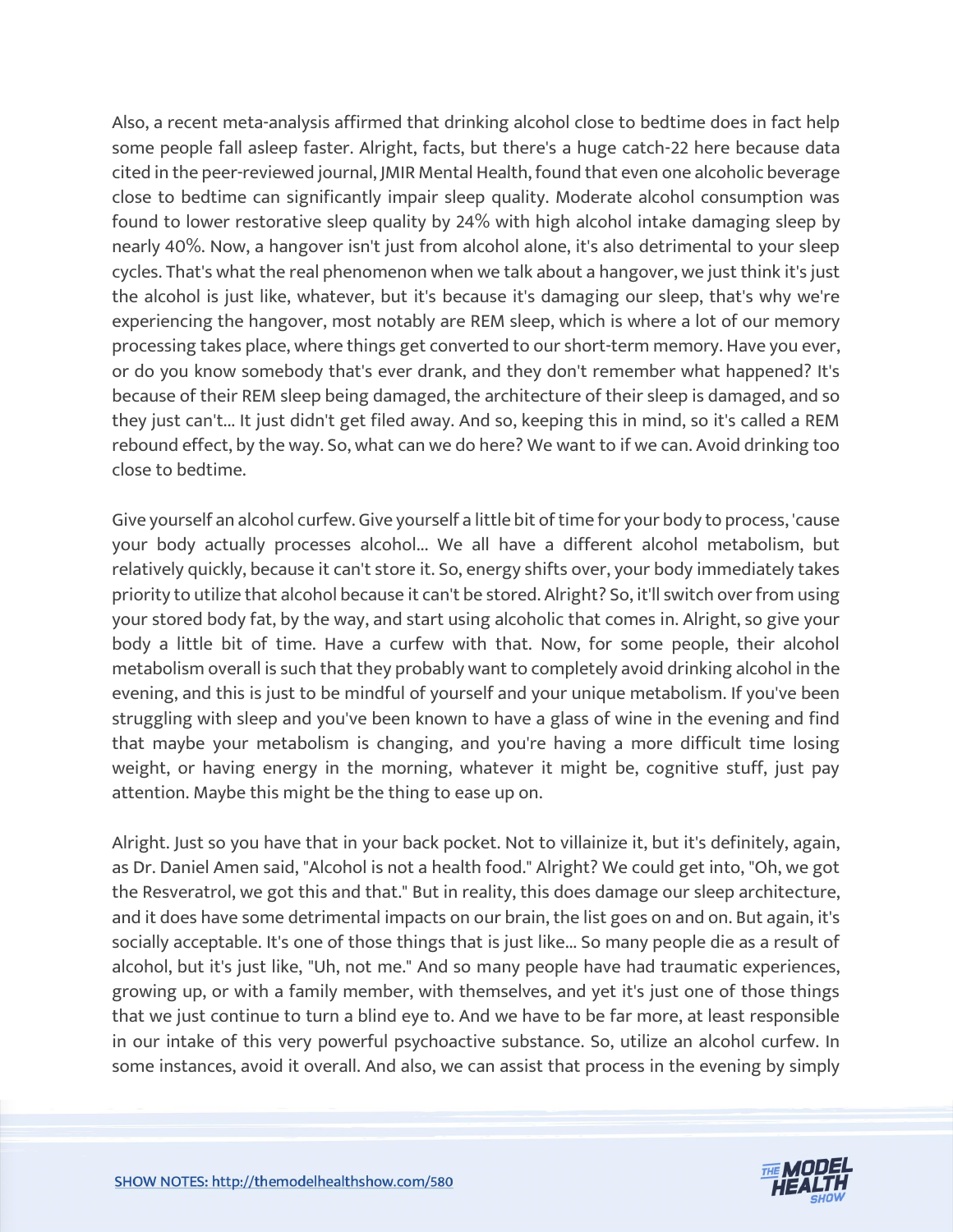drinking more agua. Alright? Drinking a little bit more water, because, as the statement goes, "Nature's solution to pollution is dilution."

So, it can help to process it faster, dilute the alcohol, and flush it from your system a little bit faster. And also, dehydration is another primary cause of hangovers, and poor sleep quality as well. Alright. So that's another one of the things that we could be utilizing that's completely screwing up our sleep and we don't realize it. And another interesting phenomenon is drinking caffeine too close to bedtime as well. So common phenomenon that... A waiter will come around asking, "Would you like a cappuccino or coffee?" After dinner? What? Like, what? So even with this, there's a fascinating study that looked at the effects of caffeine on sleep quality. This was is published in the Journal of Clinical Sleep Medicine, and the researchers had test subjects consume caffeine at various intervals of either six hours before bed, three hours before bed, or immediately before bed, and tested their objective and subjective sleep results. And they found that the individuals consuming caffeine even as much as six hours before bed, was enough to have measurable detrimental impact on their sleep qualities. As a matter of fact, subjectively, they might have thought that they got eight hours of sleep, but objectively, measuring their sleep, they got seven.

They lost, by having caffeine six hours before bed, lost an hour of their actual sleep. And so again, your metabolism for caffeine is going to be different from person to person. I recommend having a caffeine curfew. Let's not push it to say 2:00 PM in the afternoon, ideally before noon for a lot of folks. And some folks might have this strange phenomenon where their system switches. I've had people that I've worked with who part of their sleep ritual, crazy stuff, I've got so many crazy stories, but they're also pretty miraculous as well, and also some of the outcomes that we see later on, but they drank a Coke, a Coca-Cola, to help put them to sleep. Alright. They created so much mayhem with their metabolism and their nervous system that drinking it actually put them to sleep. And also diet Coke as well, and so seeing that really interesting thing where you're going to be a negative responder. But in general, that's again, that's an exception, not the rule. There are some wild stories about human metabolism out there. The bottom line is, for the average person, having caffeine close to bedtime is going to really create some havoc with your sleep quality.

And so, by the way, also in the study, they used a significant amount, like 400 milligrams, so it's like a lot, and also, this isn't utilizing a natural balanced caffeine source too. So, there's some caveats there, but the bottom line is we want to be cautious and conscientious about having caffeine too close to bedtime. Alright. Now, what about what we should be adding in as far as our nutrition that the average person is missing out on? And this is something that I've really been trying to beat the drum about. And where does this analogy come from? Again, I'm thinking of some Vangos or whatever, but it's just... It's a strange analogy, but I guess maybe a [Vango with a song and a message. Okay, "Make sure you eat your tryptophan, sleep and beat](https://themodelhealthshow.com/sleep-mistakes/)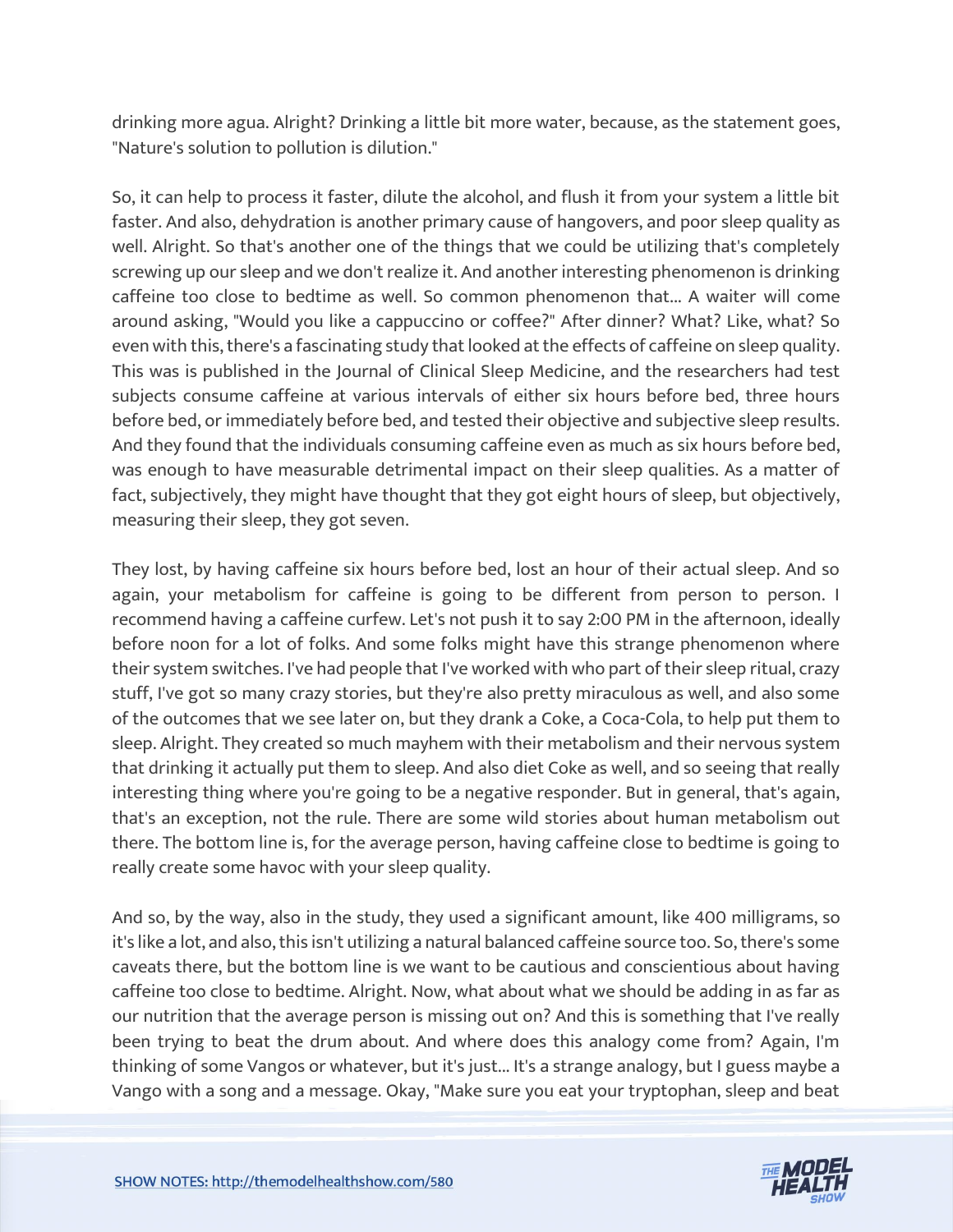the man or the woman." Alright, I'm so sorry about that. So sorry. In Silk Sonic Vibe, they did it way better. Alright, that was a little freestyle on the Vangos. Alright? But I'm beating the drum about this message, which is, you can get the best mattress, you can have the optimized sleep sanctuary, you can get the early morning sun light. If you do not consume the raw materials that are needed to literally build your sleep-related hormones and neurotransmitters, you cannot do the process effectively. You can't.

You need the raw materials. This is why our nutrition matter so much. And this is one of the primary things that's not discussed. It's all these external things, but it's what's happening in our bodies. So, what does this look like? In my little Vango song, I had tryptophan. I mentioned tryptophan. It's one of the nine essential amino acids that we must obtain from our diet. This is why it's called essential. And it stands out as a key building block for sleep. This is kind of well noted in culture, but the way that we look at is kind of twisted in its view. We just think about Thanksgiving. But in our day-to-day lives, we need this essential amino acid. A tryptophan deficiency has been found to create disruptions in our REM sleep, while improving tryptophan levels has been shown to reduce wakefulness at night and increase mental alertness after waking up in the morning. This is according to research cited in the journal Nutrients. Now, here is something cool about tryptophan to add another notch to its belt. Is that we mentioned how serotonin is a building block for melatonin. Well, tryptophan is a key building block of serotonin.

Tryptophan is a building block for serotonin, and serotonin is a building block for melatonin. So, this is one of the kinds of cognitive associations we can easily see with tryptophan and good sleep. So where are we going to get this? Because our bodies utilize tryptophan in copious amounts. Some of the best food sources of tryptophan include chicken, turkey, lobster, eggs, cheese, tofu, chocolate, spinach, pumpkin seeds, peanuts, and one of my favorites, spirulina, these are all great sources, concentrated sources of tryptophan. Let's move on to another key essential, these are what I call good sleep nutrients, it's Vitamin C. Data cited in the journal Appetite and PLOS One demonstrated that insufficient intake of vitamin C increases the likelihood of sleep disturbances and shortens the duration of overall sleep time. Moreover, this is a 2009 study, showed that vitamin C is one of the key components, and they also looked at vitamin E combined, but vitamin C specifically taken by test subjects in the study, in addition, they were utilizing CPAPs, alright, so these are folks with noted sleep obstruction, so the vitamin C in addition to the CPAP, this was found to significantly reduce episodes of sleep apnea.

What are some solutions so we're not having the ap? Alright, nobody is talking about nutrition. Body weight is a big issue here, we see the apnea rates increase as our body weight goes up but also nutrient deficiencies can impact our sleep quality, and even our ability to breathe in [the evening. And also, it was found that the vitamin C was able to improve sleep quality and](https://themodelhealthshow.com/sleep-mistakes/)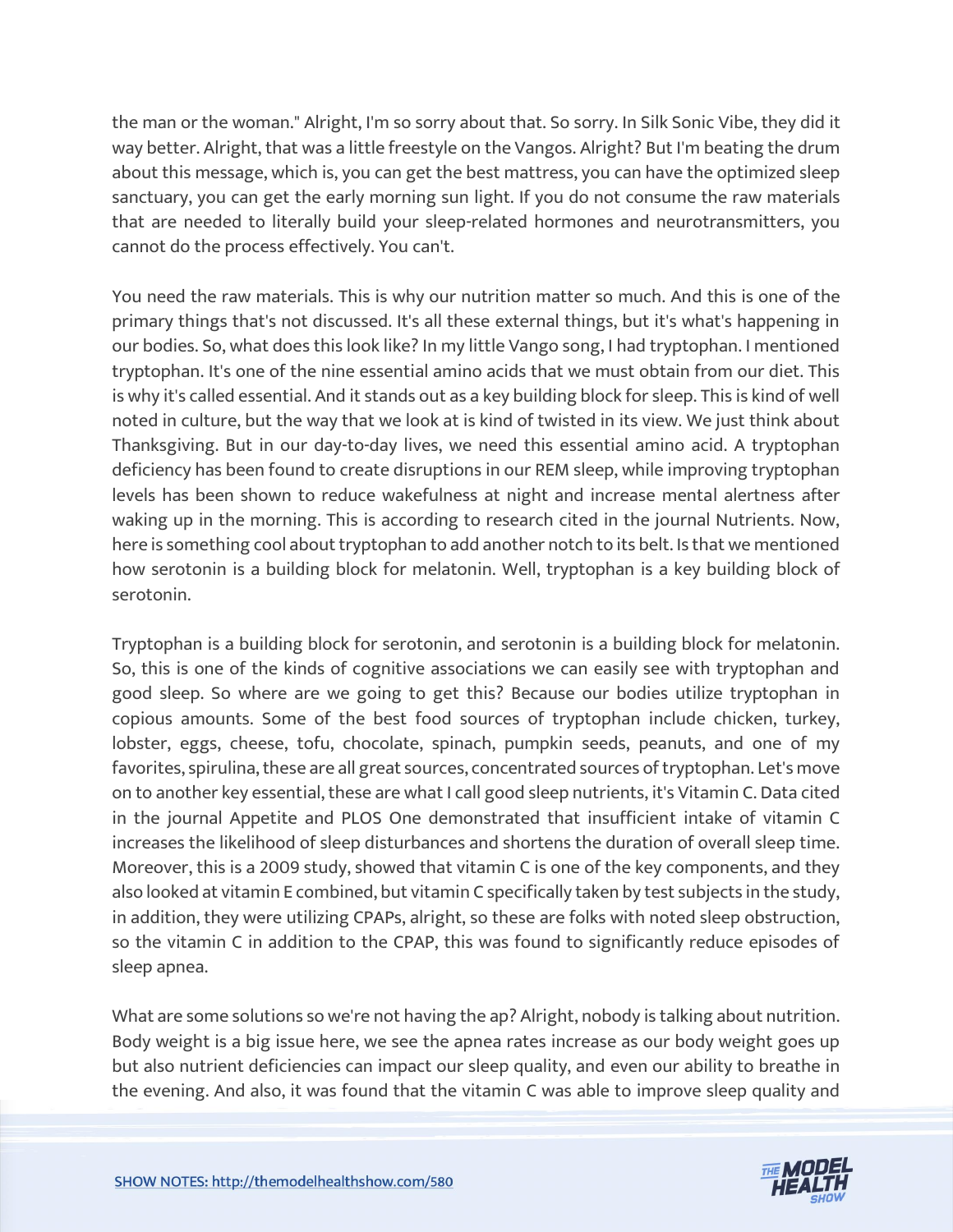decrease daytime sleepiness. Now, vitamin C is well established to be an essential nutrient that we must obtain from our diet. You know, there's other animals that actually make their own vitamin C, bananas, right? We make other nutrients ourselves within our bodies, vitamin C isn't one of them, but I believe that that is because it's so abundant in food, in nutrition, but here's the rub, today, even our best organic produce, because of the way that we've damaged our soil over time, the amounts of key nutrients have declined. And another big issue here, another curve ball with vitamin C is that vitamin C is a stress regulator for the body.

We know that it's like the immune system, this aspect that's popularized but also management of stress is a key role that vitamin C is involved in, and what are we exposed to today? Massive amounts of abnormal stress, environmental stress, mental stress, relationship stress, diet stress, the list goes on and on about the stresses our bodies are facing that we've never faced before, and so vitamin C essentially is getting zapped from our system so quickly, we need copious amounts. And so, we can find Vitamin C of course in some of the conventional foods, citrus fruits, broccoli, green leafy vegetables, bell pepper, so some everyday foods, but this is one that you definitely is going to be ideal for you to get a super food vitamin C concentrate.

The top vitamin C superfoods are camu camu berry, amla berry, and acerola cherry, and I get all of those three. I used to, for years, prior to me knowing about this particular blend that I use today, I would get them from different companies over the years for years, probably 10 years, I would get the different things and it would be different times, but now I have my three favorite vitamin C superfoods in one source. And why this matter is that conventional vitamin C supplements that are using synthetic vitamin C, they simply, when tested clinically, they just don't measure up. There was a study published in the Journal of Cardiology that had 20 male smokers consume camu camu berry, the highest botanical source of vitamin C, daily over the course of a one-week study and found that it significantly led to lowered oxidative stress and reduced inflammatory biomarkers like C-reactive protein. While in the study, the individuals who were receiving the synthetic, the kind of vitamin C supplements you find at the grocery store, checkout counter, the synthetic stuff, there were no changes in those biomarkers and also, the researchers indicated that the combination of the other antioxidants that are in the camu camu berry, so these bio potentiators had more powerful antioxidant effect than standard vitamin C products alone.

So, I get my vitamin C from the Essential C formula from Paleovalley, go to paleovalley.com/model and you get an exclusive 15% off their Essential C formula, all organic, no binders, no fillers, just the most concentrated source of botanical vitamin C superfoods. And again, as mentioned, it's one of the key nutrients for regulating and improving our sleep quality. Go to paleovalley.com/model, that's P-A-L-E-O-V-A-L-L-E-Y.com/model, 15% off. So, moving on, we'll hit one more of these critical good sleep nutrients, and this one is one of the [most important, and it](https://themodelhealthshow.com/sleep-mistakes/)'[s magnesium.](https://themodelhealthshow.com/sleep-mistakes/)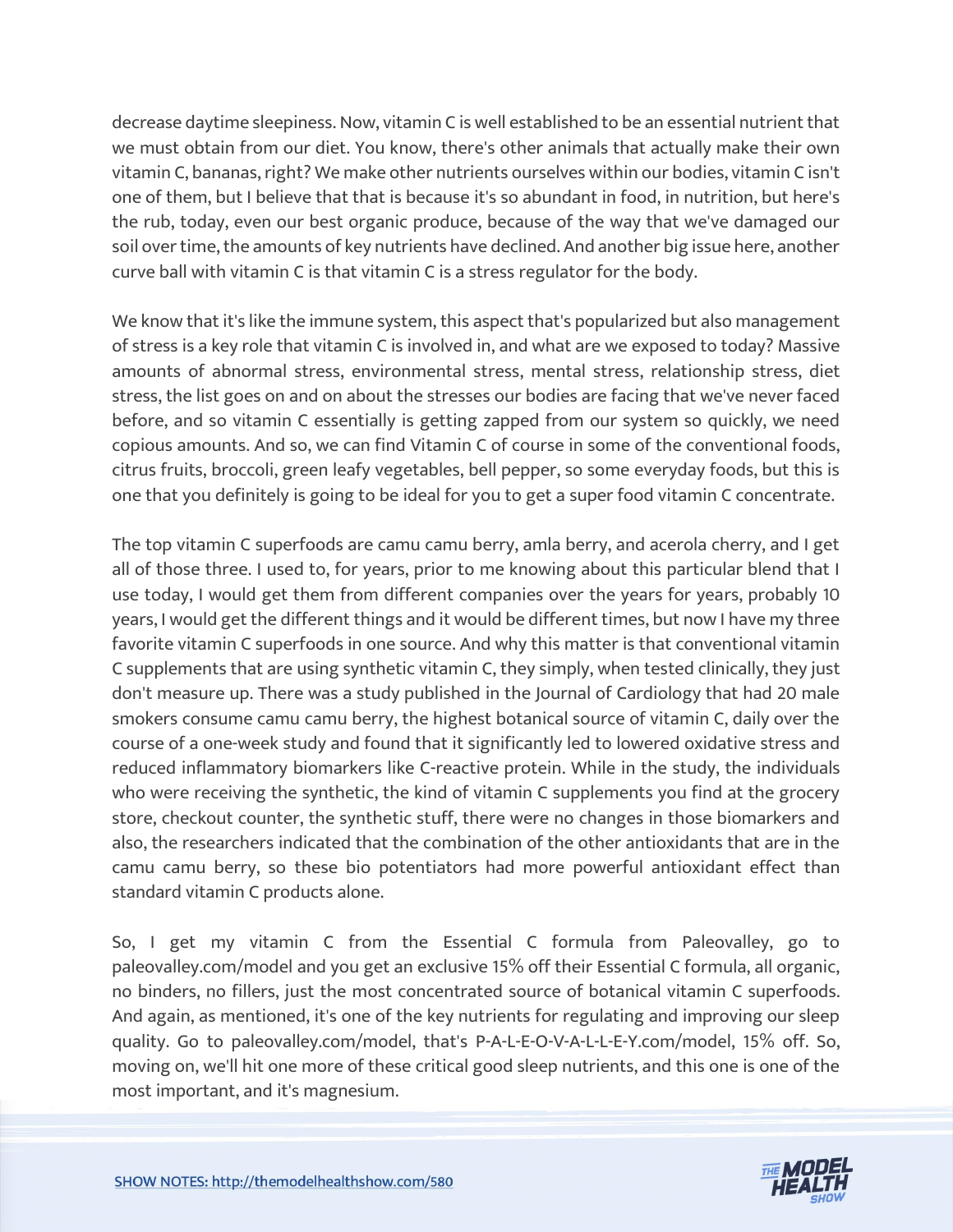A 2016 study reported that magnesium is able to reduce the activity of your sympathetic fightor-flight nervous system, so we're looking at stress, the stress-driving aspect of our nervous system, and turn on the parasympathetic "rest and digest" aspect of our nervous system. Another study, and this one is a double-blind, placebo-controlled study, this was published in 2012, found that improving magnesium levels appears to improve sleep efficiency, improve melatonin function, reduce cortisol, reduce wake after sleep onset. So that means people wake up less often when their magnesium levels are optimized. Great dietary sources of magnesium include avocados, pumpkin seeds, dark chocolate, almonds, leafy greens, black beans, fatty fish, and again, spirulina is in the mix.

So, these are key good sleep nutrients, tryptophan, vitamin C, and magnesium. There are others but these are the top three as indicated by the data. Now obviously, this can be a lot to chew on literally, but it's just about let's target couple of these good sleep nutrients, just be more adamant and intentional about adding them in on a consistent basis, so we can provide our body again with the raw materials that it needs to build our sleep-related hormones and neurotransmitters. And again, this was the five biggest mistakes that people make when trying to get a good night's sleep, and it's such an important conversation as we kick the episode off, we noted that according to the CDC, we've got 115 million American citizens are regularly sleep derived, this is an issue that we need to address, it's really about empowerment and education, so this is one to share out with your friends and family. You could take a screenshot and share it on social media, you can tag me, I'm @shawnmodel on Instagram, and also, I'm @shawnmodel on Twitter as well and @TheModelHealthShow on Facebook.

And listen, we are just getting warmed up, we're just scratching the surface on what we're here to accomplish. And by the way, it's becoming easier and easier to share and also to share your voice, so whatever podcast app you're listening on, please leave a review for the show and you can send this directly from the podcast app that you're listening on to somebody that you love. Rate the show, get more eyeballs on what the Model Health Show is up to and help to grow this community, help to grow this education, because we've got some work ahead of us, but I'm very, very encouraged and inspired and I really just feel like I'm just getting warmed up and I'm so grateful for you, because right now more than ever, we need this, we need this empowerment, we need this connectivity. We need this education, and it's just a click away today, it's just a play button away to get this education to get empowerment. And so, really beautiful, and I appreciate you so much for tuning in to the show today. We've got some epic shows coming up. I'm talking about world class phenomenal guests, and also some powerful master classes that you're not going to want to miss. I appreciate you for tuning in, take care, have an amazing day and I'll talk with you soon.